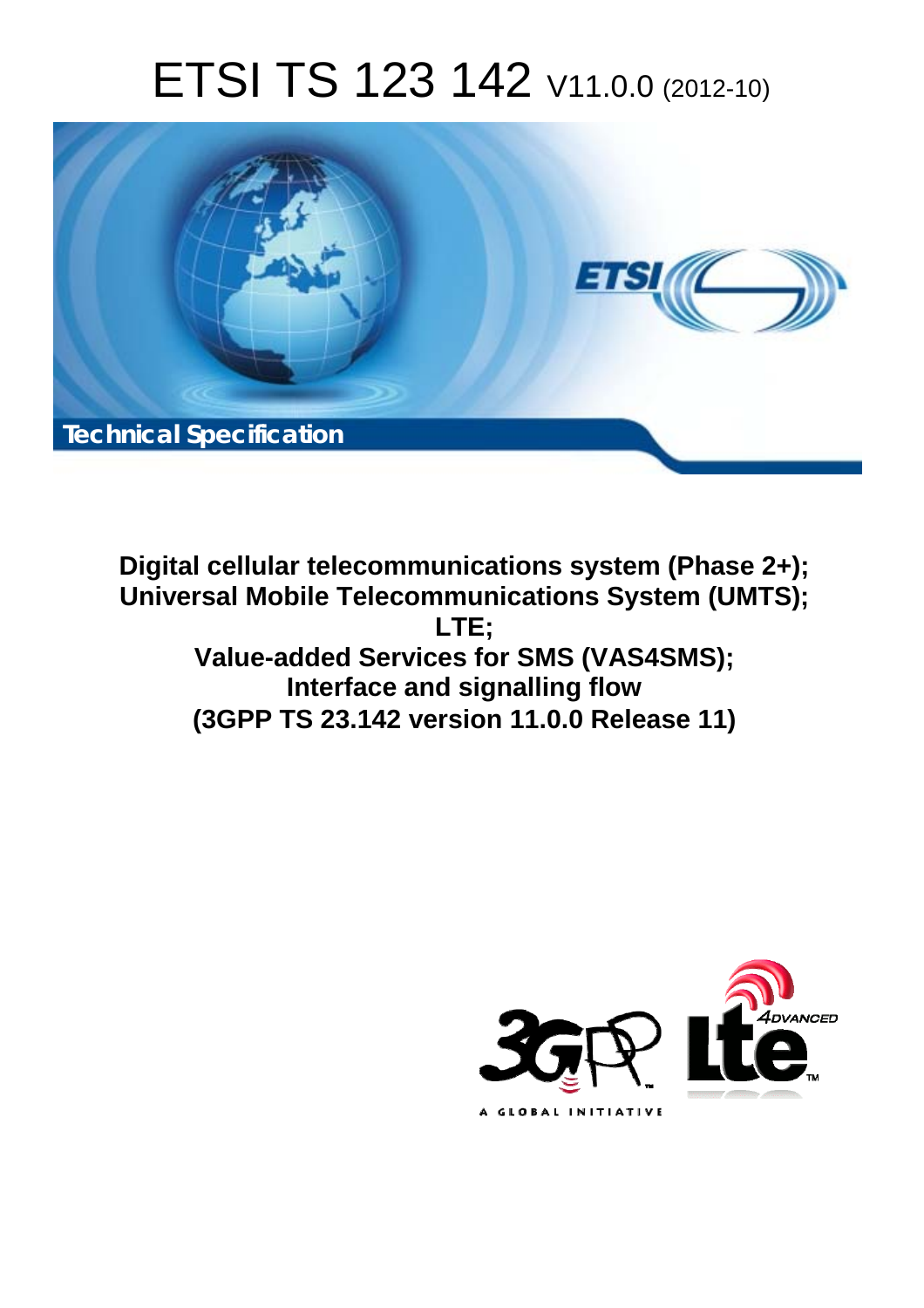Reference RTS/TSGC-0423142vb00

> Keywords GSM,LTE,UMTS

#### *ETSI*

#### 650 Route des Lucioles F-06921 Sophia Antipolis Cedex - FRANCE

Tel.: +33 4 92 94 42 00 Fax: +33 4 93 65 47 16

Siret N° 348 623 562 00017 - NAF 742 C Association à but non lucratif enregistrée à la Sous-Préfecture de Grasse (06) N° 7803/88

#### *Important notice*

Individual copies of the present document can be downloaded from: [http://www.etsi.org](http://www.etsi.org/)

The present document may be made available in more than one electronic version or in print. In any case of existing or perceived difference in contents between such versions, the reference version is the Portable Document Format (PDF). In case of dispute, the reference shall be the printing on ETSI printers of the PDF version kept on a specific network drive within ETSI Secretariat.

Users of the present document should be aware that the document may be subject to revision or change of status. Information on the current status of this and other ETSI documents is available at <http://portal.etsi.org/tb/status/status.asp>

If you find errors in the present document, please send your comment to one of the following services: [http://portal.etsi.org/chaircor/ETSI\\_support.asp](http://portal.etsi.org/chaircor/ETSI_support.asp)

#### *Copyright Notification*

No part may be reproduced except as authorized by written permission. The copyright and the foregoing restriction extend to reproduction in all media.

> © European Telecommunications Standards Institute 2012. All rights reserved.

**DECT**TM, **PLUGTESTS**TM, **UMTS**TM and the ETSI logo are Trade Marks of ETSI registered for the benefit of its Members. **3GPP**TM and **LTE**™ are Trade Marks of ETSI registered for the benefit of its Members and of the 3GPP Organizational Partners.

**GSM**® and the GSM logo are Trade Marks registered and owned by the GSM Association.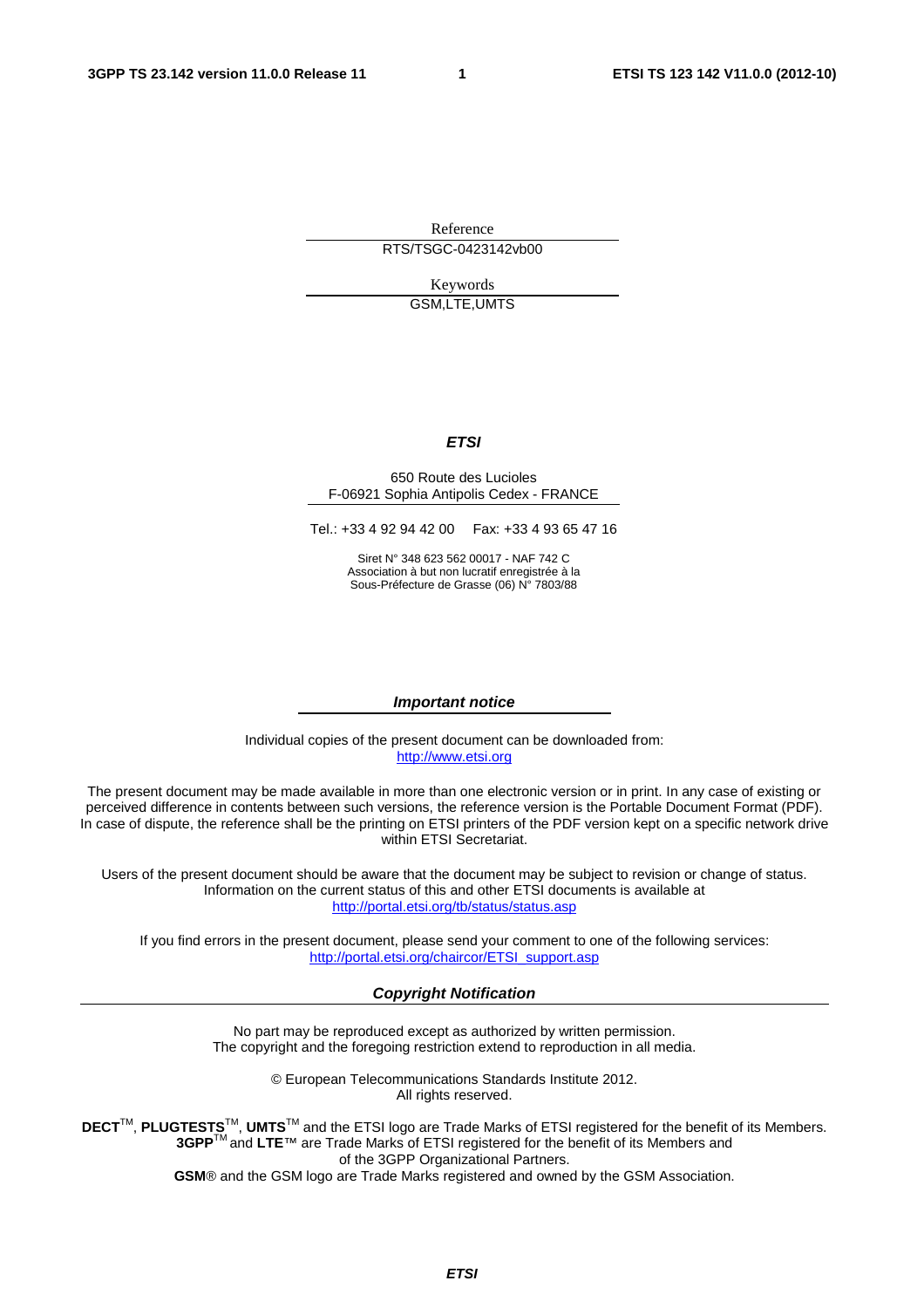# Intellectual Property Rights

IPRs essential or potentially essential to the present document may have been declared to ETSI. The information pertaining to these essential IPRs, if any, is publicly available for **ETSI members and non-members**, and can be found in ETSI SR 000 314: *"Intellectual Property Rights (IPRs); Essential, or potentially Essential, IPRs notified to ETSI in respect of ETSI standards"*, which is available from the ETSI Secretariat. Latest updates are available on the ETSI Web server ([http://ipr.etsi.org\)](http://webapp.etsi.org/IPR/home.asp).

Pursuant to the ETSI IPR Policy, no investigation, including IPR searches, has been carried out by ETSI. No guarantee can be given as to the existence of other IPRs not referenced in ETSI SR 000 314 (or the updates on the ETSI Web server) which are, or may be, or may become, essential to the present document.

# Foreword

This Technical Specification (TS) has been produced by ETSI 3rd Generation Partnership Project (3GPP).

The present document may refer to technical specifications or reports using their 3GPP identities, UMTS identities or GSM identities. These should be interpreted as being references to the corresponding ETSI deliverables.

The cross reference between GSM, UMTS, 3GPP and ETSI identities can be found under [http://webapp.etsi.org/key/queryform.asp.](http://webapp.etsi.org/key/queryform.asp)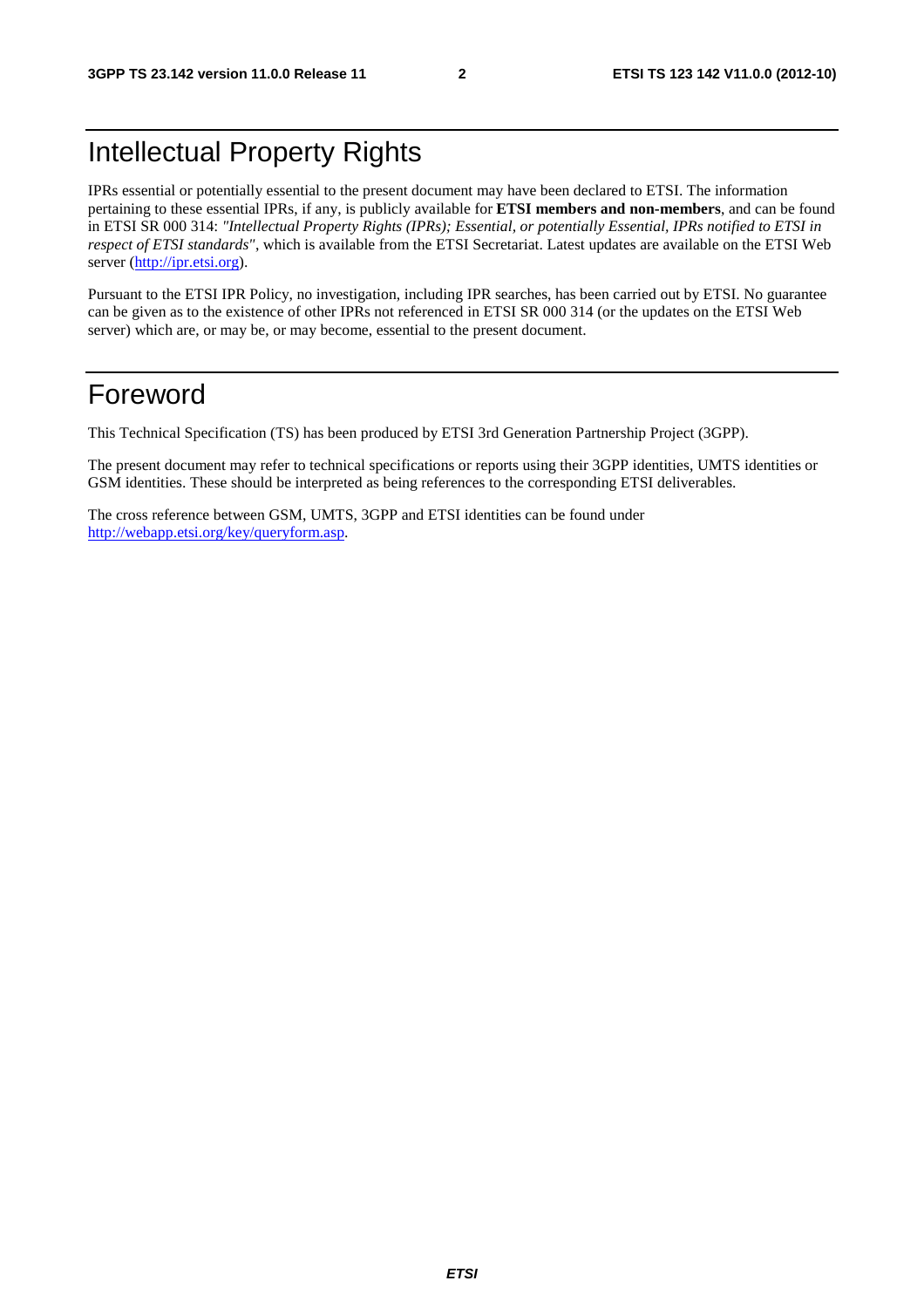$\mathbf{3}$ 

# Contents

| 1       |  |
|---------|--|
| 2       |  |
| 3       |  |
| 3.1     |  |
| 4       |  |
| 4.1     |  |
| 4.2     |  |
| 4.2.1   |  |
| 4.2.1.1 |  |
| 4.2.1.2 |  |
| 4.2.1.3 |  |
| 5       |  |
| 5.1     |  |
| 5.2     |  |
| 5.2.1   |  |
| 5.2.2   |  |
| 5.2.2.1 |  |
| 5.2.2.2 |  |
| 5.2.2.3 |  |
| 5.2.2.4 |  |
| 5.2.3   |  |
|         |  |
|         |  |
| 6       |  |
| 6.1     |  |
| 6.2     |  |
| 7       |  |
| 7.0     |  |
| 7.0.1   |  |
| 7.0.2   |  |
| 7.1     |  |
| 7.2     |  |
| 7.3     |  |
| 7.4     |  |
| 7.5     |  |
| 7.6     |  |
| 7.7     |  |
| 7.8     |  |
| 7.9     |  |
| 7.10    |  |
| 8       |  |
| 8.1     |  |
| 8.2     |  |
| 8.3     |  |
| 8.4     |  |
| 8.5     |  |
| 8.6     |  |
| 8.7     |  |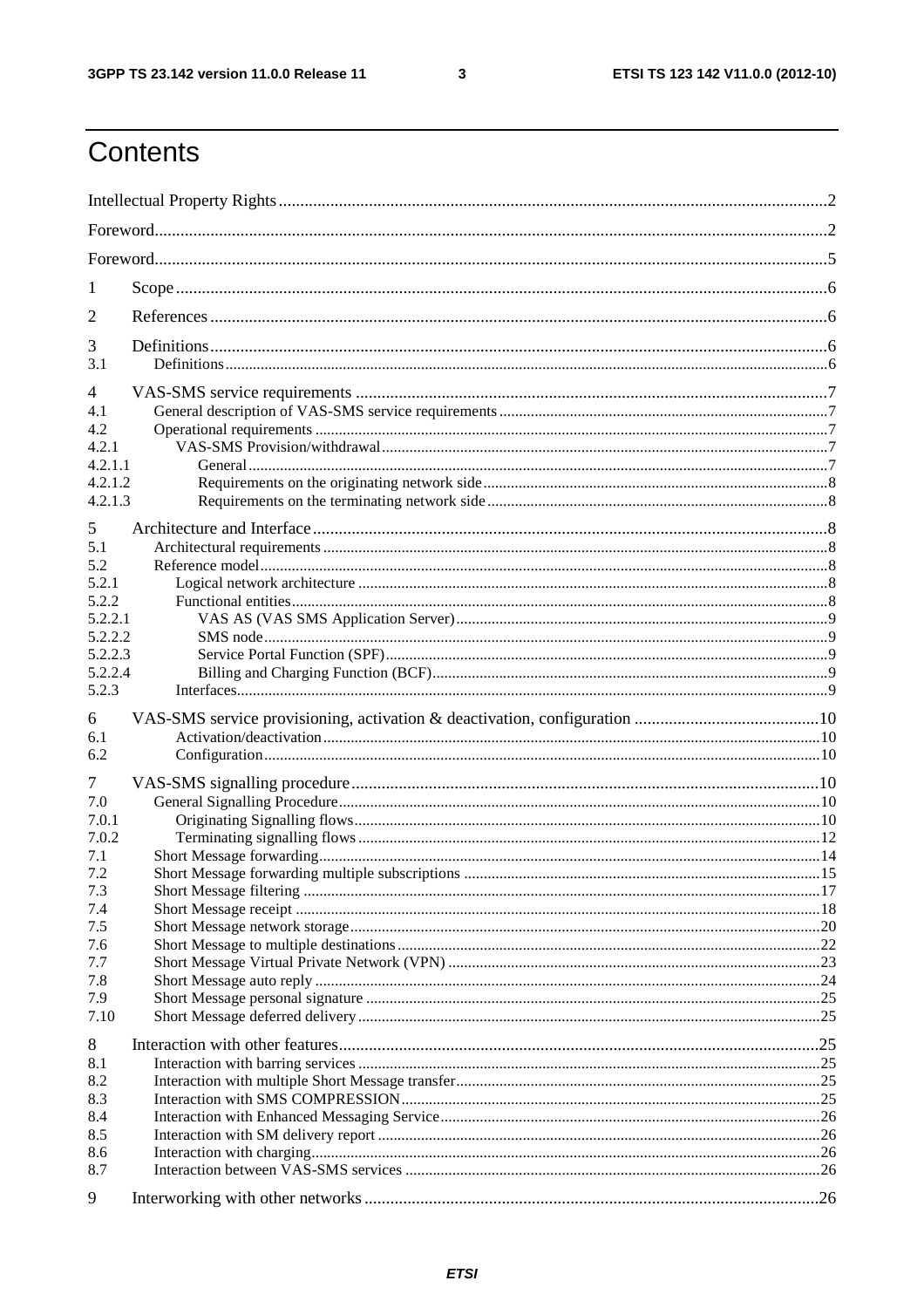$\overline{\mathbf{4}}$ 

| Annex A: |  |
|----------|--|
|          |  |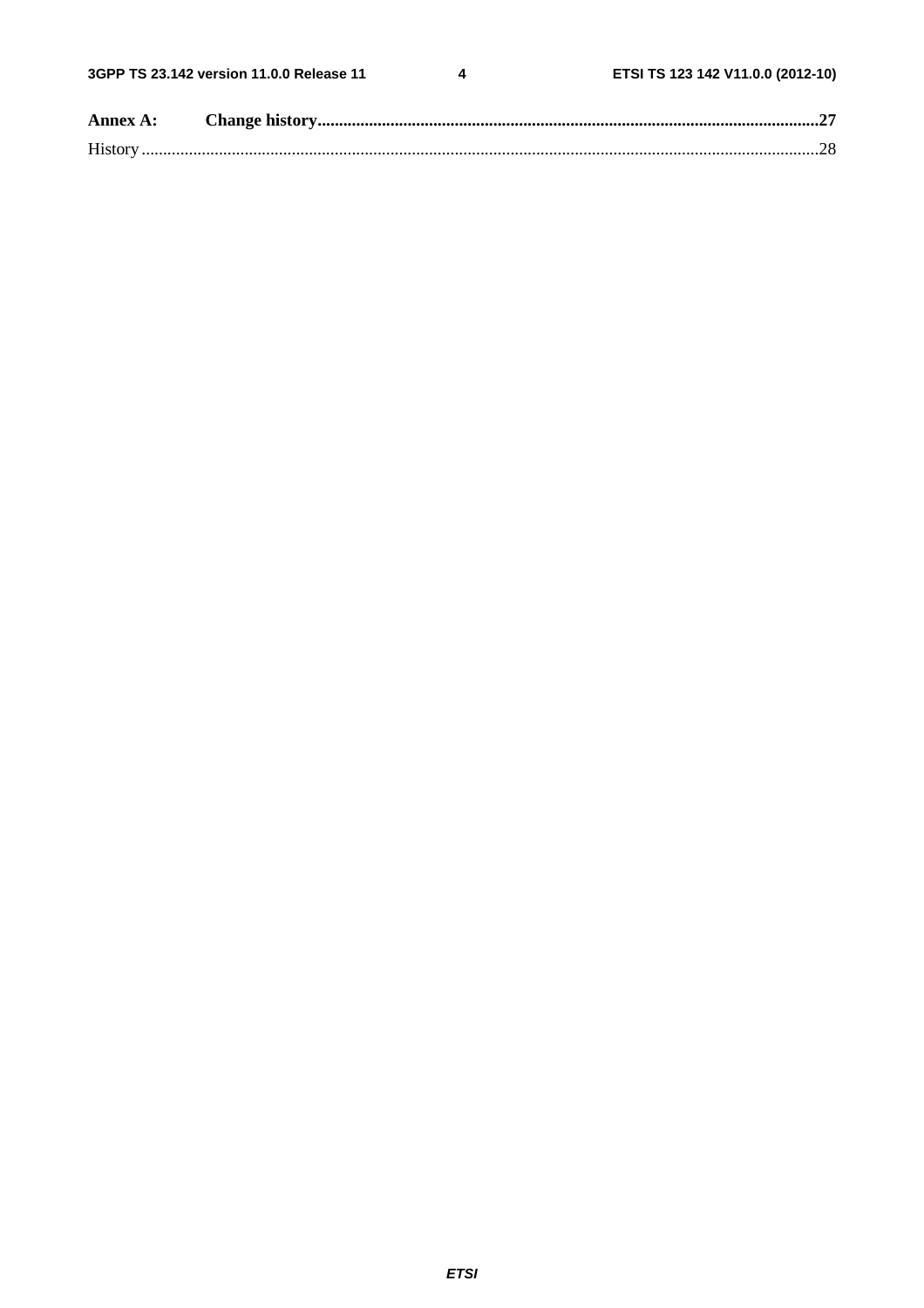# Foreword

This Technical Specification has been produced by the 3<sup>rd</sup> Generation Partnership Project (3GPP).

The contents of the present document are subject to continuing work within the TSG and may change following formal TSG approval. Should the TSG modify the contents of the present document, it will be re-released by the TSG with an identifying change of release date and an increase in version number as follows:

Version x.y.z

where:

- x the first digit:
	- 1 presented to TSG for information;
	- 2 presented to TSG for approval;
	- 3 or greater indicates TSG approved document under change control.
- y the second digit is incremented for all changes of substance, i.e. technical enhancements, corrections, updates, etc.
- z the third digit is incremented when editorial only changes have been incorporated in the document.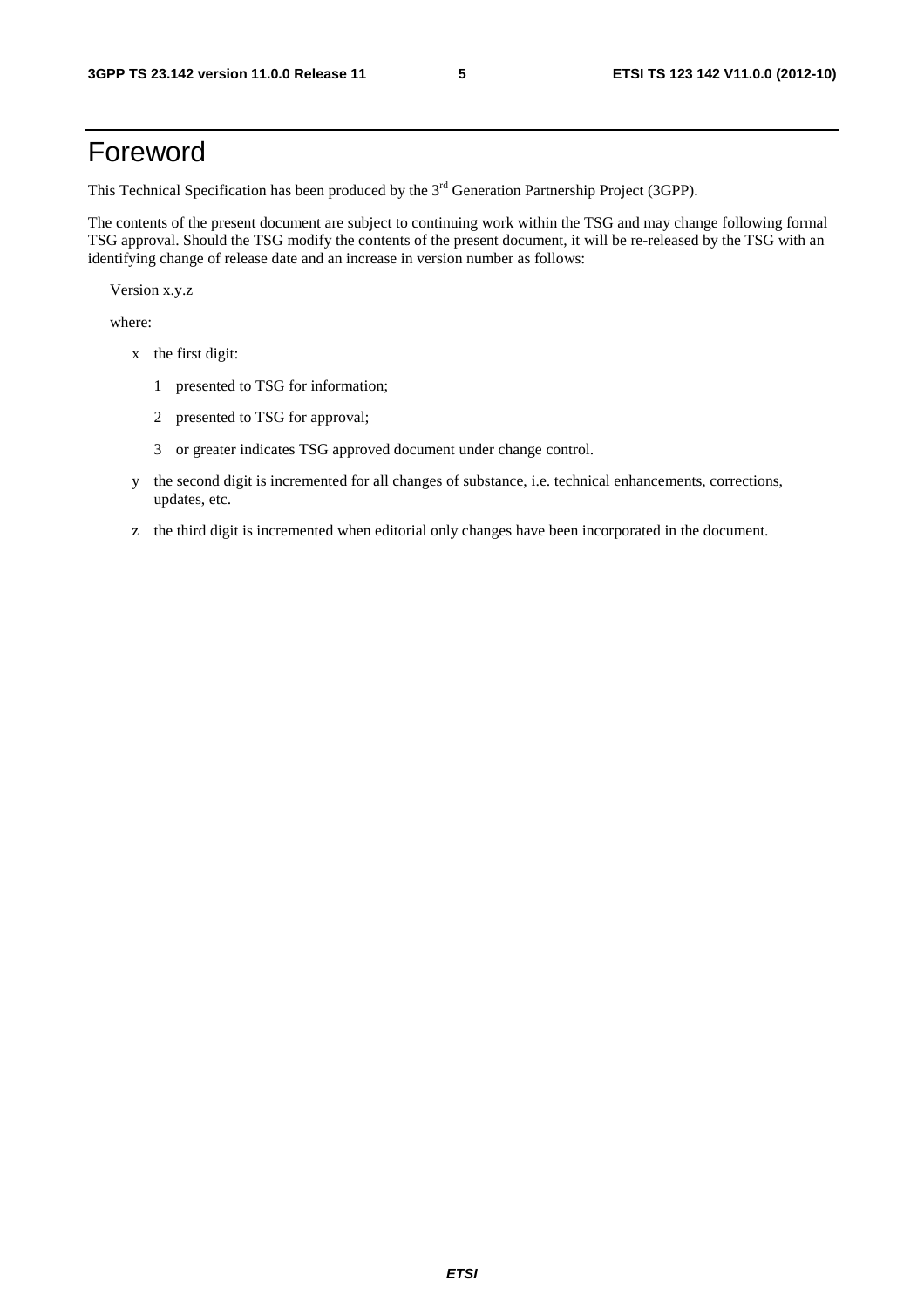### 1 Scope

The present document describes the stage 2 of the VAS4SMS (Value Added Service for SMS). It includes:

- The logic architecture;
- The logic elements functionality;
- The signaling flows;
- The interaction with other features.

The service requirements of VAS4SMS are specified in 3GPP TS 22.142 [2].

The functionality and mechanism of SMS Service is defined in 3GPP TS 23.040 [4].

# 2 References

The following documents contain provisions which, through reference in this text, constitute provisions of the present document.

- References are either specific (identified by date of publication, edition number, version number, etc.) or non-specific.
- For a specific reference, subsequent revisions do not apply.
- For a non-specific reference, the latest version applies. In the case of a reference to a 3GPP document (including a GSM document), a non-specific reference implicitly refers to the latest version of that document *in the same Release as the present document*.
- [1] 3GPP TR 21.905: "Vocabulary for 3GPP Specifications".
- [2] 3GPP TS 22.142: "Value Added Services (VAS) for Short Message Service (SMS) requirements ".
- [3] 3GPP TS 22.041: "Operator Determined Barring (ODB)".
- [4] 3GPP TS 23.040: "Technical realization of the Short Message Service (SMS)".
- [5] 3GPP TS 23.204: "Support of Short Message Service (SMS) over generic 3GPP Internet Protocol (IP) access".

# 3 Definitions

### 3.1 Definitions

For the purposes of the present document, the terms and definitions given in TR 21.905 [x] and the following apply. A term defined in the present document takes precedence over the definition of the same term, if any, in TR 21.905 [x].

**Loop prevention indication:** a indication set by VAS AS which indicates that a VAS service has been applied to generate this new message, e.g. message receipt, auto reply or message forwarding service. This indication is used by recipients VAS AS to check before also generating a new message to prevent loops.

**Message transfer**: this term is used for SM transfer between MS and SMS Node.

**Delivery report**: this term is used to deliver the status report of original SM between MS and SMS Node..

**VAS check**: this term is used for the SMS Node to inquire the VAS AS if the VAS of user has activated.

**VAS check response**: this term is used for the VAS AS to reply the result of VAS check.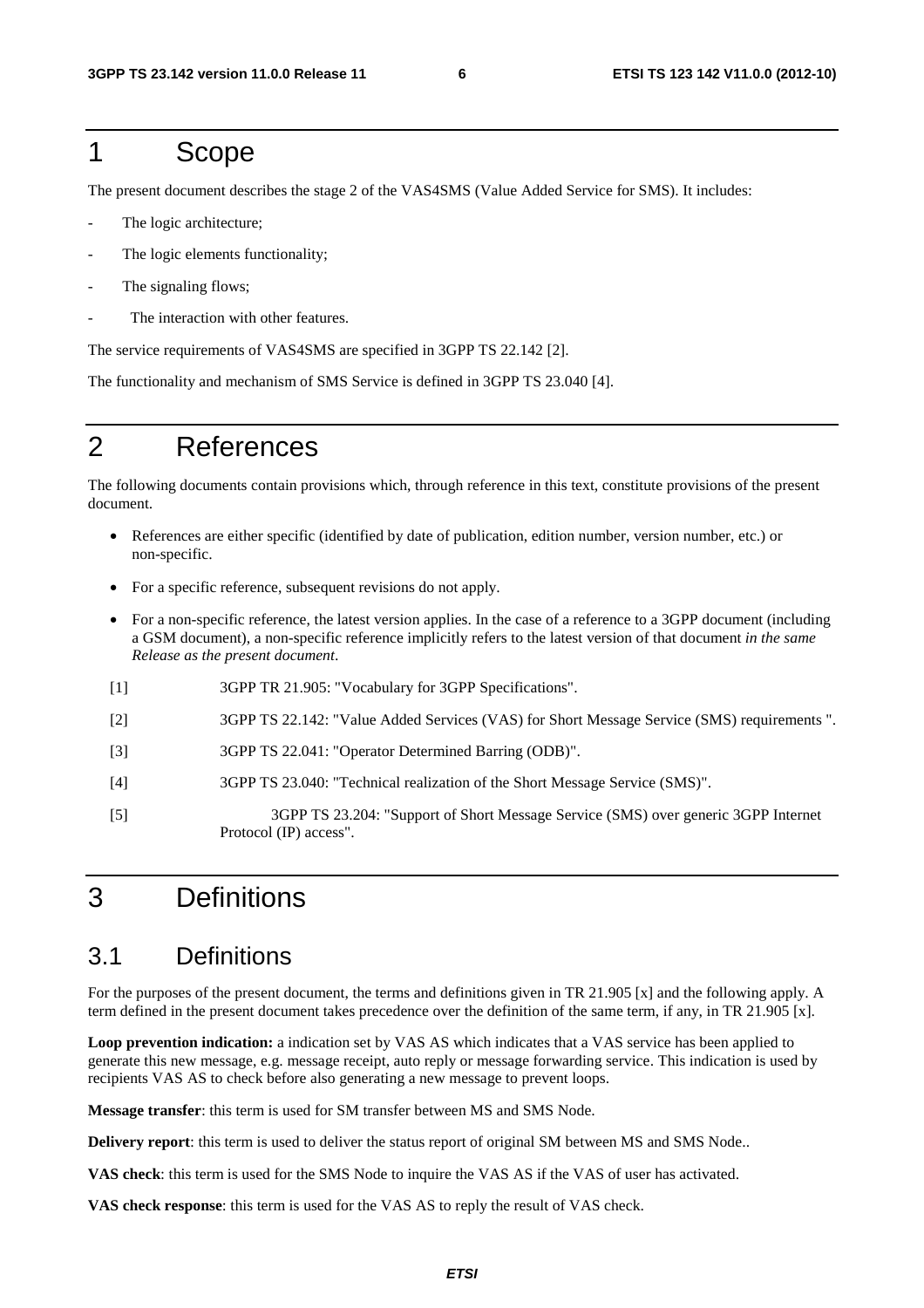**Submit short message**: this term is used for the VAS AS to submit a new message to the SMS Node.

**Submit short message sesponse**: this term is used for the SMS Node to acknowledge the submit short message from the VAS AS.

**VAS delivery report**: this term is used for the SMS Node to deliver status report of the short message from the VAS AS.

**VAS submittal report**: this term is used for the VAS AS to submit a general status report of the short message which generated by the VAS AS based on VAS delivery report.

**Relay short message**: this term is used to transfer the short message between SMS Nodes.

**Delivery status notification**: this term is used to deliver VAS submittal report between SMS Nodes.

NOTE: Relay short message and Delivery status notification are functionally equivalent to Message transfer and Delivery report respectively. Different naming is used to allow different mapping in stage 3 protocols

# 4 VAS-SMS service requirements

# 4.1 General description of VAS-SMS service requirements

As defined in 3GPP TS 22.142[2], the VAS4SMS is an operator specific service by which an operator enables the subscriber to experience some value-added service features for SMS.

VAS4SMS features that were defined in stage 1 include:

- 1) Short Message Forwarding
- 2) Short Message Forwarding Multiple Subscriptions
- 3) Short Message Filtering
- 4) Short Message Receipt
- 5) Short Message Network Storage
- 6) Short Message to Multiple Destinations
- 7) Short Message Virtual Private Network (VPN)
- 8) Short Message Auto Reply
- 9) Short Message Personal Signature
- 10) Short Message Deferred Delivery

VAS4SMS should not negatively affect the normal SMS communication between calling and called parties.

The service subscriber is able to subscribe to the VAS4SMS service, activate (or de-activate) the service, and update the settings, e.g., to change by configure the personalized service related information. The personalized service information can consist of message signature, the forwarding destination address and message contents for auto reply, etc.

The VAS4SMS subscriber is able to refine the VAS4SMS behaviour with configured rules, e.g. time, the identity of the calling party, the SMS forwarding service is able to act according to the rules.

VAS4SMS is either a terminating network or originating network service. That is, VAS4SMS can be used by the calling and called subscribers.

In general, services offered by the sender"s VAS4SMS occur prior to the SMS delivering to the recipient"s operation.

### 4.2 Operational requirements

### 4.2.1 VAS-SMS Provision/withdrawal

#### 4.2.1.1 General

The VAS4SMS may be provided after prior arrangement with the service provider.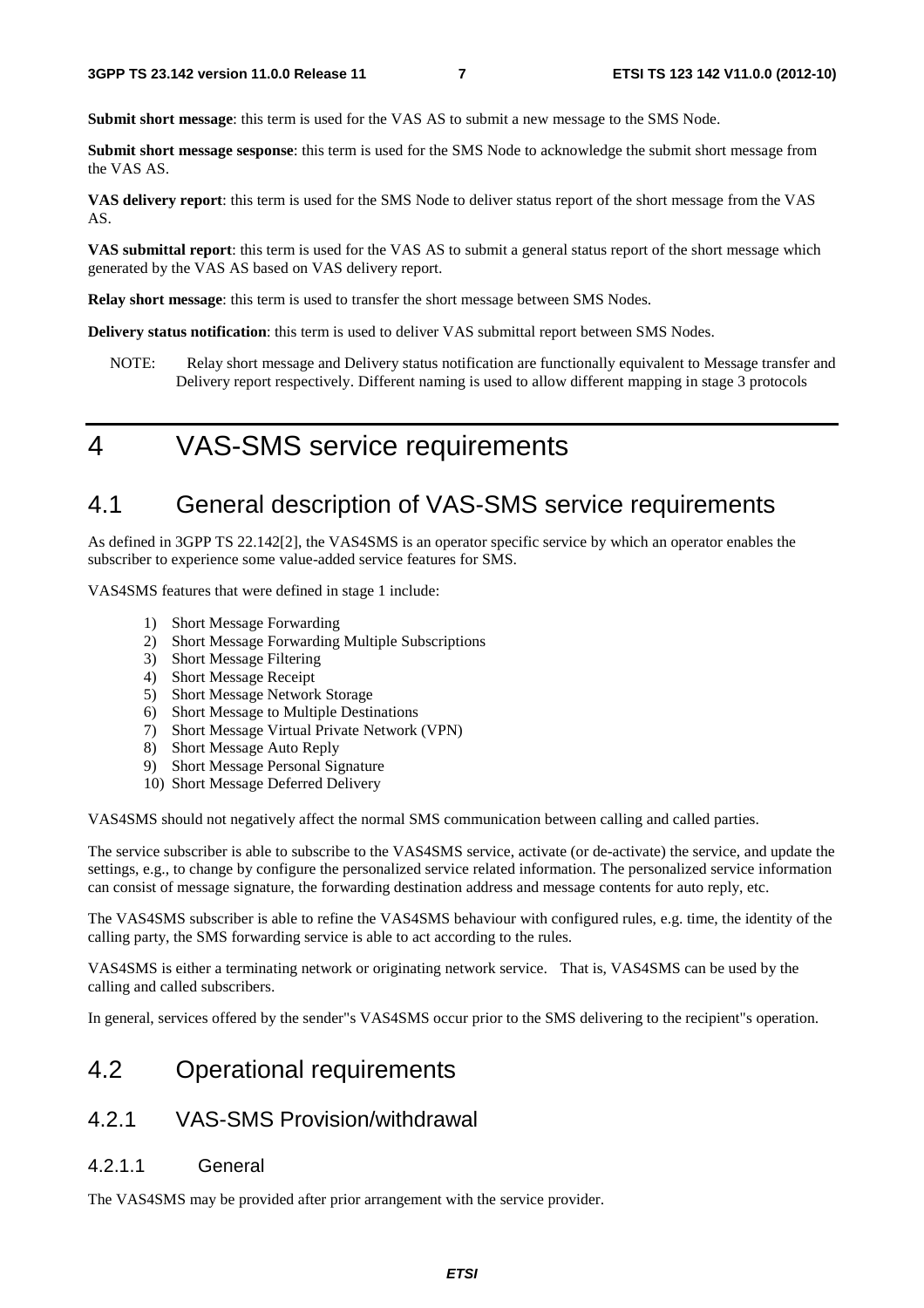The VAS4SMS may be provided/withdrawn upon the subscriber"s request or for administrative reasons.

#### 4.2.1.2 Requirements on the originating network side

A VAS4SMS application server in the originating network is required to be under the control of the SMS-SC that is serving a calling subscriber who has activated VAS4SMS.

#### 4.2.1.3 Requirements on the terminating network side

A VAS4SMS application server in the terminating network is required to be under the control of the SMS-Route that is serving a called subscriber who has activated VAS4SMS.

# 5 Architecture and Interface

### 5.1 Architectural requirements

The network architecture defined for VAS SMS should have less impact on pre-Rel 8 realization of short message service. The VAS SMS solution shall be able to be deployed independently of the pre-Rel 8 services. VAS SMS shall not break pre-Rel 8 services.

# 5.2 Reference model

### 5.2.1 Logical network architecture



#### **Figure 5.2.1.1 Logical network architecture for VAS4SMS**

NOTE: Other SMS related elements (MSC/SGSN etc.) behavior is according to 3GPP TS 23.040[4].

Editors Notes: the name of the reference point shall be allocated by SA2.

### 5.2.2 Functional entities

The main functional entities involved in the VAS SMS services provisioning depicted in figure 5.2.1.1 are described as follows.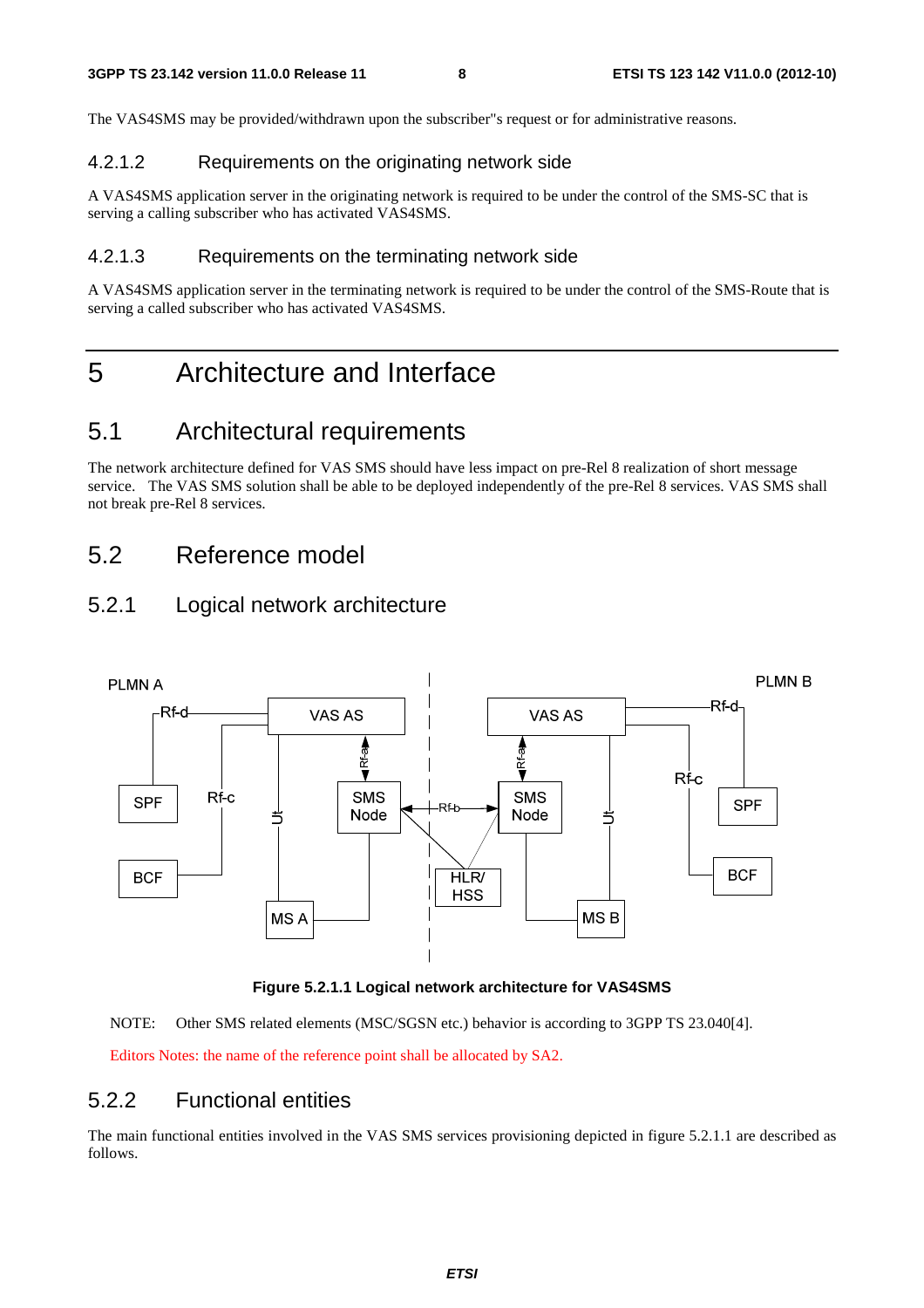#### 5.2.2.1 VAS AS (VAS SMS Application Server)

The VAS AS is an entity in user"s HPLMN of which the main requirement with respect to handling of the VAS4SMS messages is the necessary service logic handling.

The VAS AS informs the SMS Node whether or not it takes over the handling of a short message. The VAS AS will use a SMS Node for delivery of new or modified messages.

The VAS AS informs the SMS Node about the outcome of its short message handling.

VAS AS may receive the delivery report of the VAS4SMS messages generated by it from SMS Node

If the delivery of SMS is failed, VAS AS may re-send/resubmit the VAS4SMS messages for several times, subject to operator"s configuration

#### 5.2.2.2 SMS node

SMS Node may be the integration of standard SMS Functional elements defined in 3GPP TS 23.040[4] depending on HPLMN (MO or MT): SMS-IWMSC, SMS-GMSC, SMS-SC or SMS Router.

Besides standard SMS functionalities described in TS 23.040 [4] the SMS Node may support:

- storage of the user subscription indication for the VAS4SMS
- triggering a short message to VAS AS, if a user has VAS4SMS subscription
- receiving a short message from VAS AS which is generated based on a previously triggered short message
- submitting a short message which comes from VAS AS to the PLMN
- receiving a report from PLMN and forwarding it to VAS AS
- receiving a report from VAS AS

In case the communication between the SMS Node and VAS AS fails, the SMS Node proceeds as if the user hasn"t subscribed the VAS4SMS.

#### 5.2.2.3 Service Portal Function (SPF)

The SPF provides the means to VAS SMS subscription, activation & deactivation, configuration. The detailed information for these operations is described in section 6. After a user subscribing a VAS4SMS, the portal should support the capability to synchronize the user setting information to VAS AS.

#### 5.2.2.4 Billing and Charging Function (BCF)

BCF plays the role of receiving the call detail record (CDR) information from the VAS AS.

The other function entities in figure 5.2.1.1 shall follow 3GPP TS 23.040[4], which is outside the scope of this specification.

#### 5.2.3 Interfaces

As illustrated in figure 5.2.1.1, following interfaces are defined:

- *-* **Rf-a**: Rf-a is the interface between VAS AS and SMS Node. The VAS AS shall be able to influence and impact the SMS procedure on behalf of the services and it uses Rf-a interface to communicate with SMS Node.The SMS Node shall decide whether the information related to an incoming SMS is needed to send to the VAS AS and VAS AS shall make the SMS Node aware of any resulting activity. Rf-a shall also support to transfer the delivery result between VAS AS and SMS Node.
- *-* **Rf-b**: Rf-b is the interface between two SMS Nodes. The Rf-b interface is used for message transferring between two PLMSs.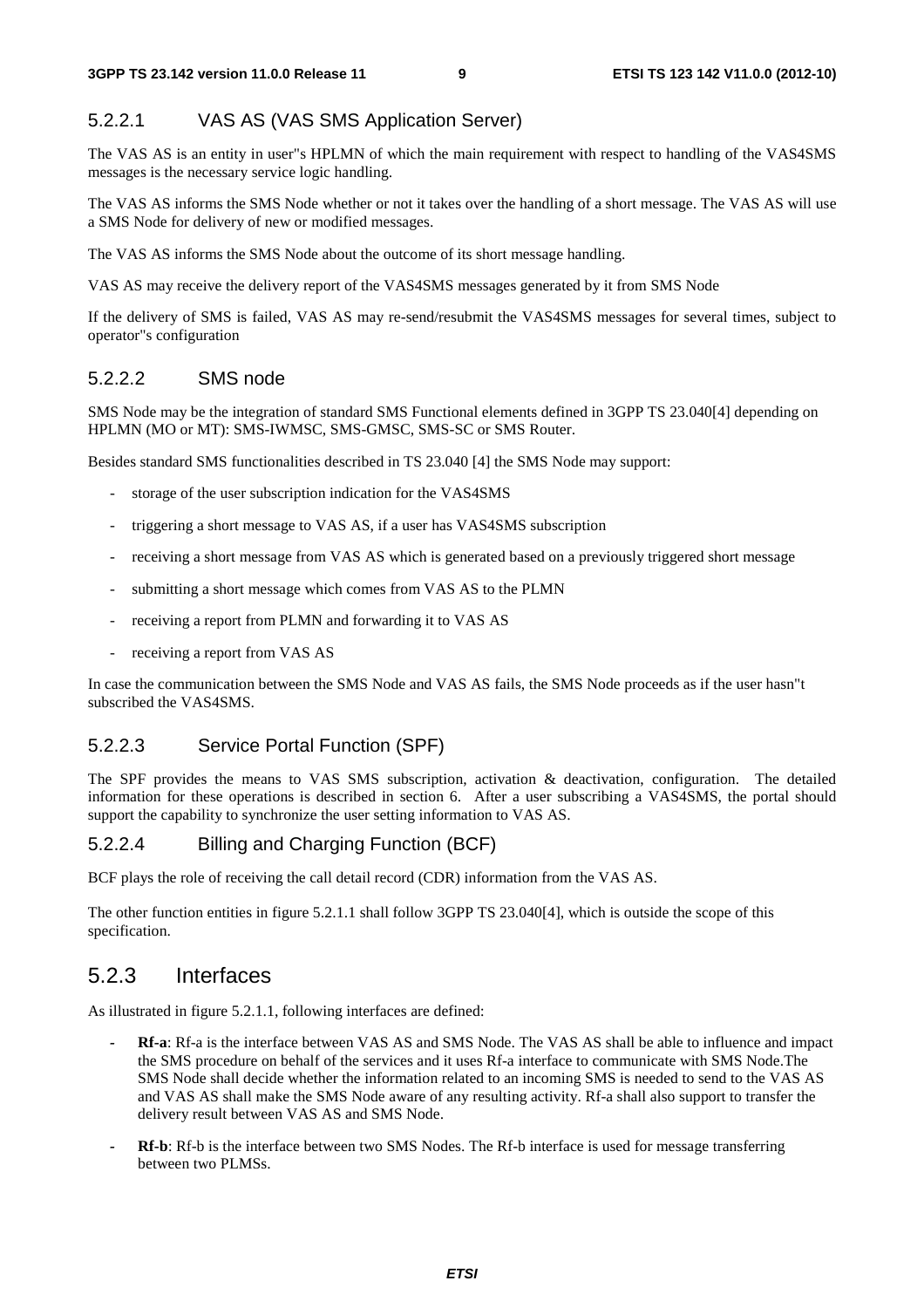- *-* **Rf-c**: Rf-c is the interface between VAS AS and Charging and Billing Function (BCF). The Rf-c is used for the VAS AS to transfer the CDR information to the BCF.
- *-* **Rf-d**: Rf-d is the interface between VAS AS and Service Portal Function (SPF). Rf-d is used to synchronize the user setting and subscription information from SPF to VAS AS

# 6 VAS-SMS service provisioning, activation & deactivation, configuration

### 6.1 Activation/deactivation

The VAS-SMS service is activated at provisioning and deactivated at withdrawal.

A subscriber can subscribe all the VAS-SMS service features as a whole or make the subscription to every feature separately, which is subject to operator"s policy. When a VAS-SMS service is activated, a subscriber can specify some configuration for each subscribed service feature, such as the destination address which short messages shall be forwarded to.

After a subscriber has activated their VAS-SMS service, all short messages related to him shall be handled according to his service configuration.

### 6.2 Configuration

Different methods may be provided for configuration of VAS-SMS service, e.g. such as short message, IVR and etc. It is out of the scope of this document to specify the configuration procedure itself.

# 7 VAS-SMS signalling procedure

### 7.0 General Signalling Procedure

#### 7.0.1 Originating Signalling flows



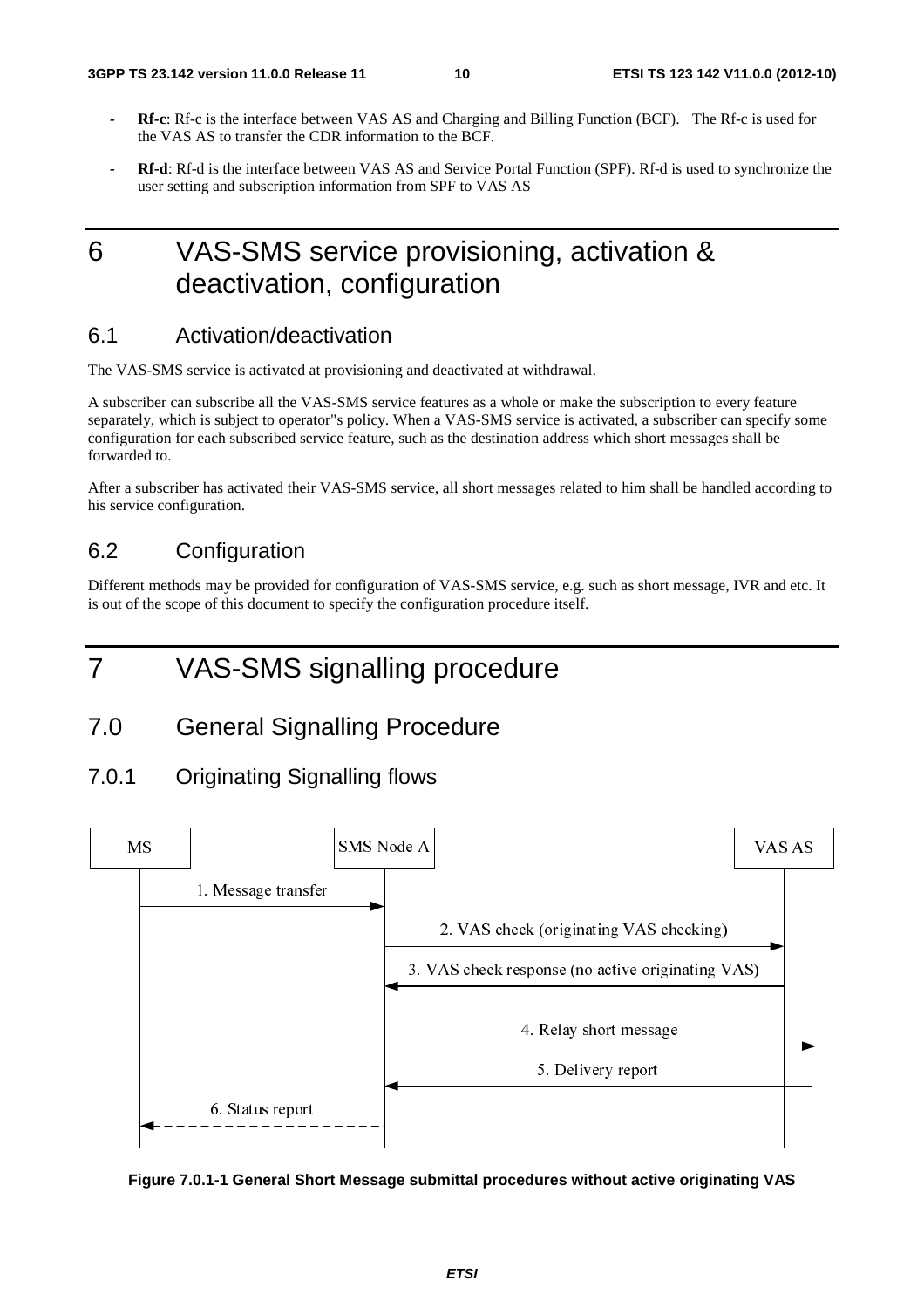1. MS successfully sends the message to the SMS Node via the originating user's serving node (MSC or SGSN). See 3GPP TS 23.040[4] for details.

2. After checking out that the originating user has subscribed VAS, the SMS Node A interacts with the VAS AS A to interrogate whether the VAS of the originating user is active by sending an inquiring message including the message content received in step 1. In that case the SMS Node shall save the original short message.

3. The VAS AS A indicates to the SMS Node A that there is no active originating VAS for the originating user.

4. The SMS Node A transfers the original short message to the termination side.

5. The termination side responds the delivery report to SMS Node to notify that the short message has been delivered successfully. In that case the SMS Node deletes the original short message which was saved in step 2.

6. The SMS Node A send the status report to the MS, which is optional depending on user"s request.



#### **Figure 7.0.1-2 General Short Message submittal procedures with active originating VAS**

1. MS successfully sends the message to the SMS Node A via the originating user's serving node (MSC or SGSN). See 3GPP TS 23.040[4] for details.

2. After checking out that the originating user has subscribed VAS, the SMS Node A interacts with the VAS AS A to interrogate whether originating VAS is active by sending an inquiring message including the message content received in step 1. In that case the SMS Node shall save the original short message.

3. The VAS AS A indicates to the SMS Node A that originating VAS is active.

4. The VAS AS A performs originating VAS for the original user and generates a new short message by modifying the message content if necessary and submits the new short message to SMS Node A for transferring.

NOTE: It is assumed that after this step VAS AS A has executed the service logic for all originating services.

5. The SMS Node A sends a Submit short message response message to the Originating VAS AS A.

6. The SMS Node A shall not check for VAS services for messages that are submitted by a VAS AS A. The SMS Node A successfully transfer the new short message to the termination side.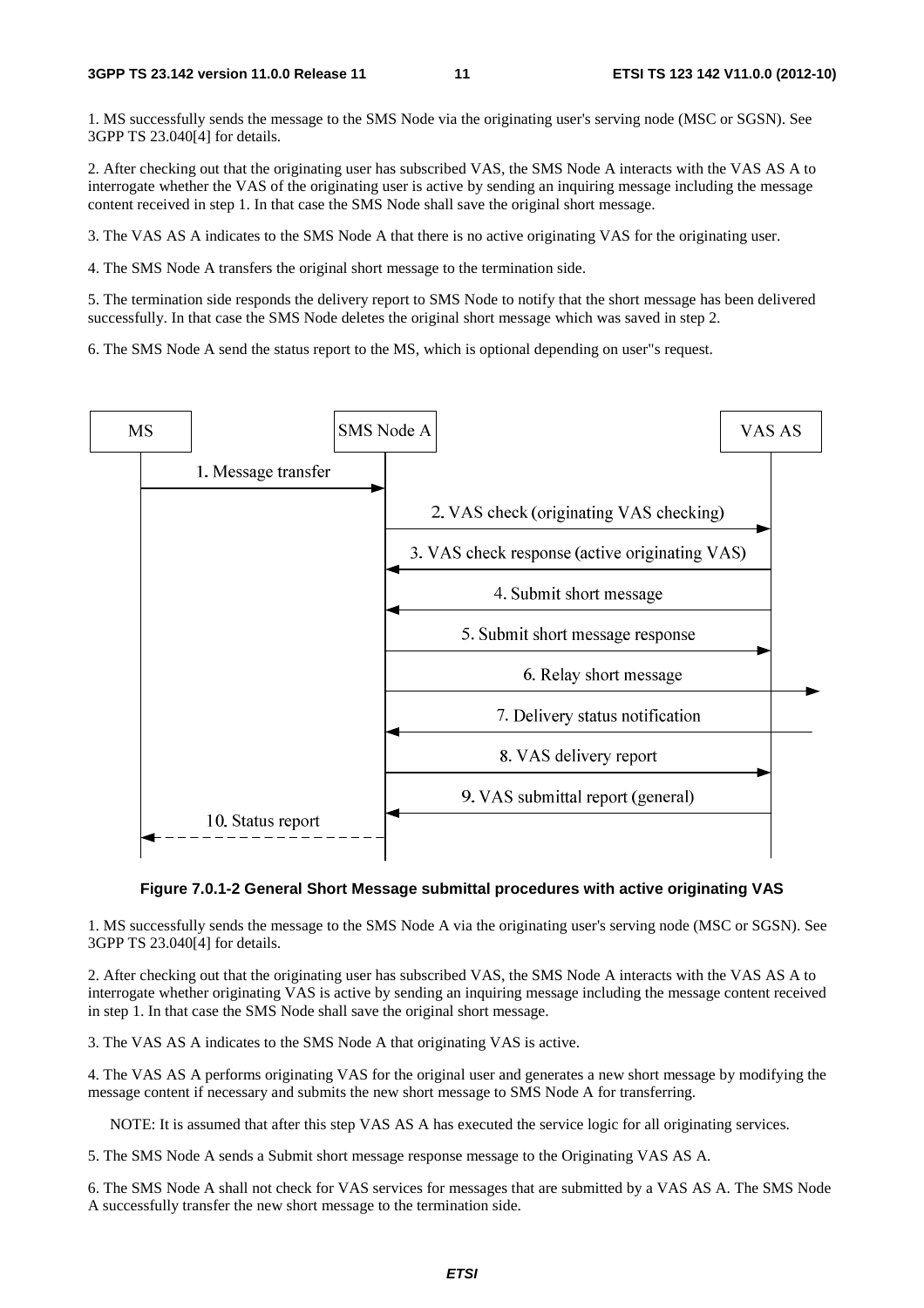7. The termination side sends the delivery status notification to SMS Node A to notify the new short message has been delivered successfully.

8. The SMS Node A transfers the delivery status notification as the VAS delivery report to the originating VAS AS A .

9. The originating VAS AS A generates a general delivery report based on the report which received in step 8 and sends it to the SMS Node A. The SMS Node removes the original short message which was saved in step 2 when it receives the VAS submittal report from the VAS AS A.

10. The SMS Node A delivers the status report to originating MS, which is optional depending on originating user"s request.

### 7.0.2 Terminating signalling flows



#### **Figure 7.0.2-1 General Short Message delivery procedures without active terminating VAS**

1-2. SMS Node B receives the forwarded short message from the originating side and responds by sending an acknowledge message.

3. After checking out that the terminating user has subscribed VAS, the SMS Node B interacts with the VAS AS B to interrogate whether terminating VAS is active by sending an inquiring message including the message content received in step 1. In that case the SMS Node B shall save the short message.

4. The VAS AS B indicates to the SMS Node B that there is no active terminating VAS for the terminating user.

5-6.The SMS Node B successfully transfers the short message to the terminating MS B via MSC/SGSN and receives the Delivery report messages. In that case the SMS Node B removes the short message which was saved in step 3.

7. The SMS Node B notifies the originating side of the delivery status.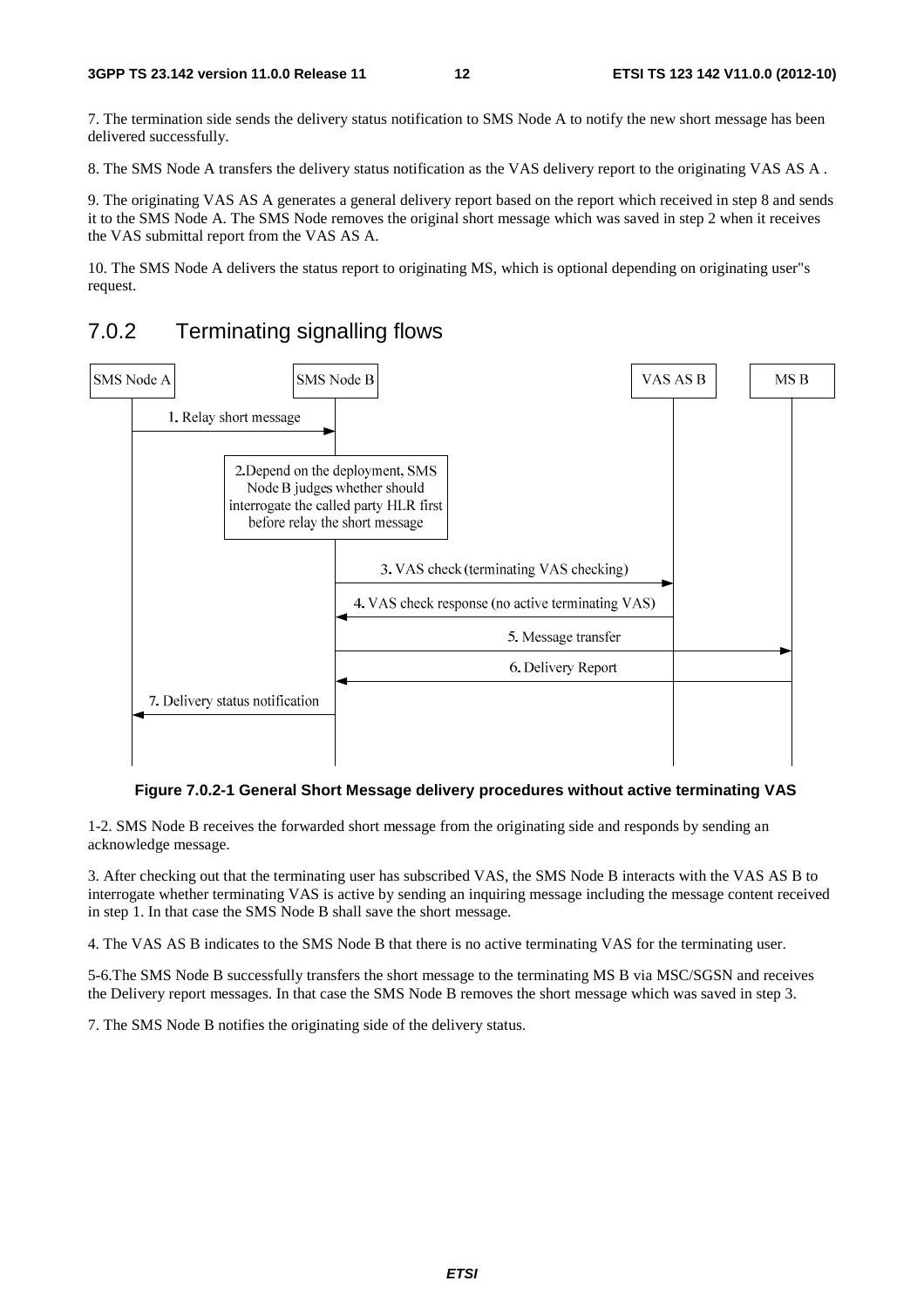

#### **Figure 7.0.2-2 General Short Message delivery procedures with active terminating VAS**

1-2. SMS Node B receives the forwarded short message from the originating side and responds by sending an acknowledge message.

3. After checking out that the terminating user has subscribed VAS, the SMS Node-B interacts with the VAS AS B to interrogate whether terminating VAS is active by sending an inquiring message including the message content received in step 1. In that case the SMS Node B shall save the short message.

4. The VAS AS B indicates to the SMS Node B that there is active terminating VAS for the terminating user.

5. The VAS AS performs terminating VAS and generates a new short message by modifying the message content if necessary and submits the new short message to SMS Node B for transferring.

NOTE 1: It is assumed that after this step VAS AS has executed the service logic for all terminating services.

6. The SMS-Node B sends a response message to the VAS AS B.

7-8. The SMS Node B shall not check for VAS services for messages that are submitted by a VAS AS B. The SMS Node B delivers the short message to the MS via MSC/SGSN and receives the ACK messages.

9. The SMS Node B transfers the delivery report to the VAS AS B.

10. The VAS AS B generates a delivery report of the short message for the originating user based on the report which received in step 9 and sends to SMS Node B.

11. The SMS Node B notifies the originating side of the delivery status. In that case the SMS Node B removes the short message which was saved in step 3.

NOTE 2: Depending on the stage 3 protocol used, for VAS services where step 11 exceeds the allowed response time, a report of delivery status may be returned after step 4. This does not inform SMS Node A of the actual delivery outcome. Depending on the capabilities of the stage 3 protocol PLMN A may request a separate delivery report to be informed of the final delivery status.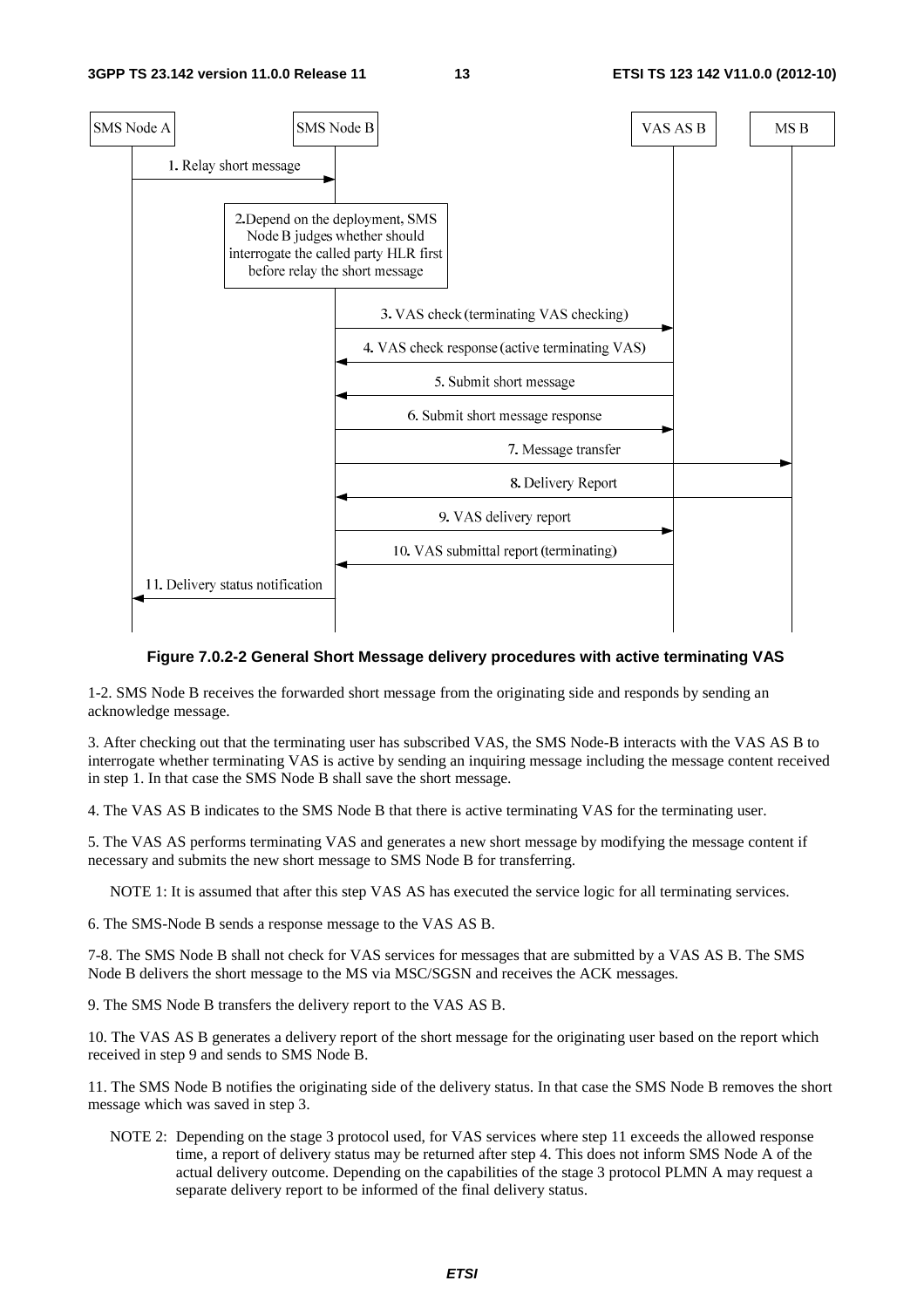# 7.1 Short Message forwarding

The short message forwarding shall be a service feature only active for terminating user. The signaling procedure in originating side network shall not be affected for whether the message forwarding is active or not.

The figures in this section describe the following possible scenarios when short message forwarding is active:

- a short message is forwarded to an address which is specified by terminating user other than called number.
- a short message is not forwarded subject to terminating user"s configuration



#### **Figure 7.1-1 Terminating signaling flow - Short Message is forwarded**

NOTE1: The content of the VAS4SMS message in operation 5 is the same as the original SMS, only the destination address shall be changed to forwarded-to number.

1-4. See general flow described in the previous chapter 7.0. The VAS AS B checks that a terminating user has activated short message network forwarding service and indicates to the SMS Node B there is terminating VAS active.

5. According to user B"s preferences, the VAS AS B decides the message needs to be forwarded to MS C. The VAS AS B takes a loop check for original SM. If there is a loop prevention indication set in the SM, the VAS AS B shall not apply short message forwarding service and do not go to following steps.

6-10.The VAS AS B delivers the original short message to the MS C after including a loop prevention indication.

11. The VAS AS B generates a report of the short message and sends it to SMS Node B.

12. The SMS Node B notifies the originating side of the delivery status.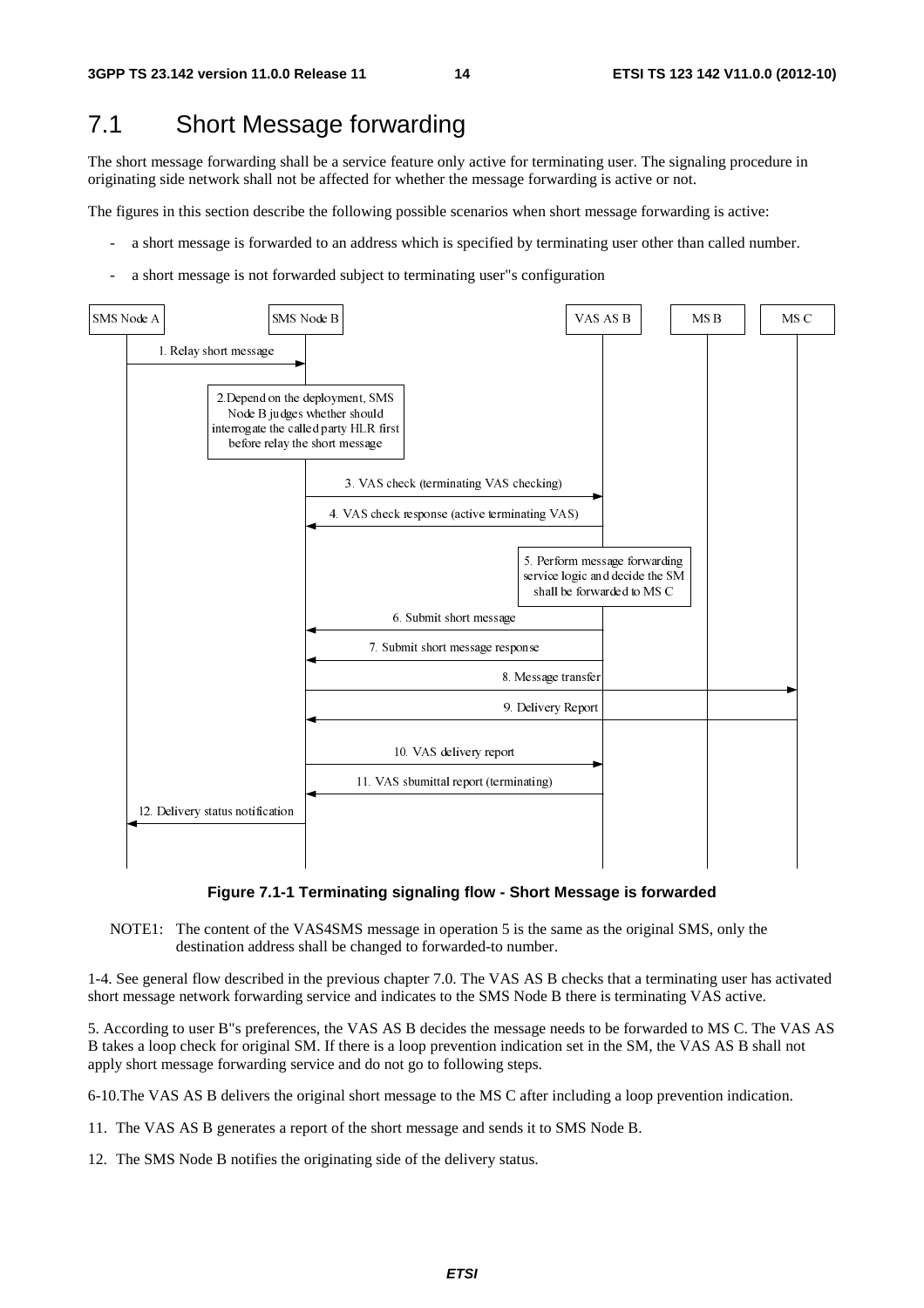

**Figure 7.1-2 Terminating signaling flow - Short Message is not forwarded** 

NOTE2: The VAS4SMS message in operation 5 is the same as the original SM.

1-4. See general flow described in the previous chapter 7.0. The VAS AS B checks that a terminating user has activated short message forwarding service and indicates to the SMS Node B there is terminating VAS active.

5. According to user B"s preferences, the VAS AS B decides the message needs not to be forwarded.

6-10.The VAS AS B delivers the original short message to the terminating user. See general flow described in the previous chapter 7.0.

11. The VAS AS B generates a report of the short message and sends it to SMS Node B.

12. The SMS Node B notifies the originating side of the delivery status.

# 7.2 Short Message forwarding multiple subscriptions

Short Message Forwarding Multiple Subscriptions is applicable for the terminating user. In this case, the VAS AS checks that the terminating user has activated the Short Message Forwarding Multiple Subscriptions service and shall send the original short message to multiple receivers based on the subscription information. The procedure of Short Message Forwarding Multiple Subscriptions described in the following figure 7.2-1.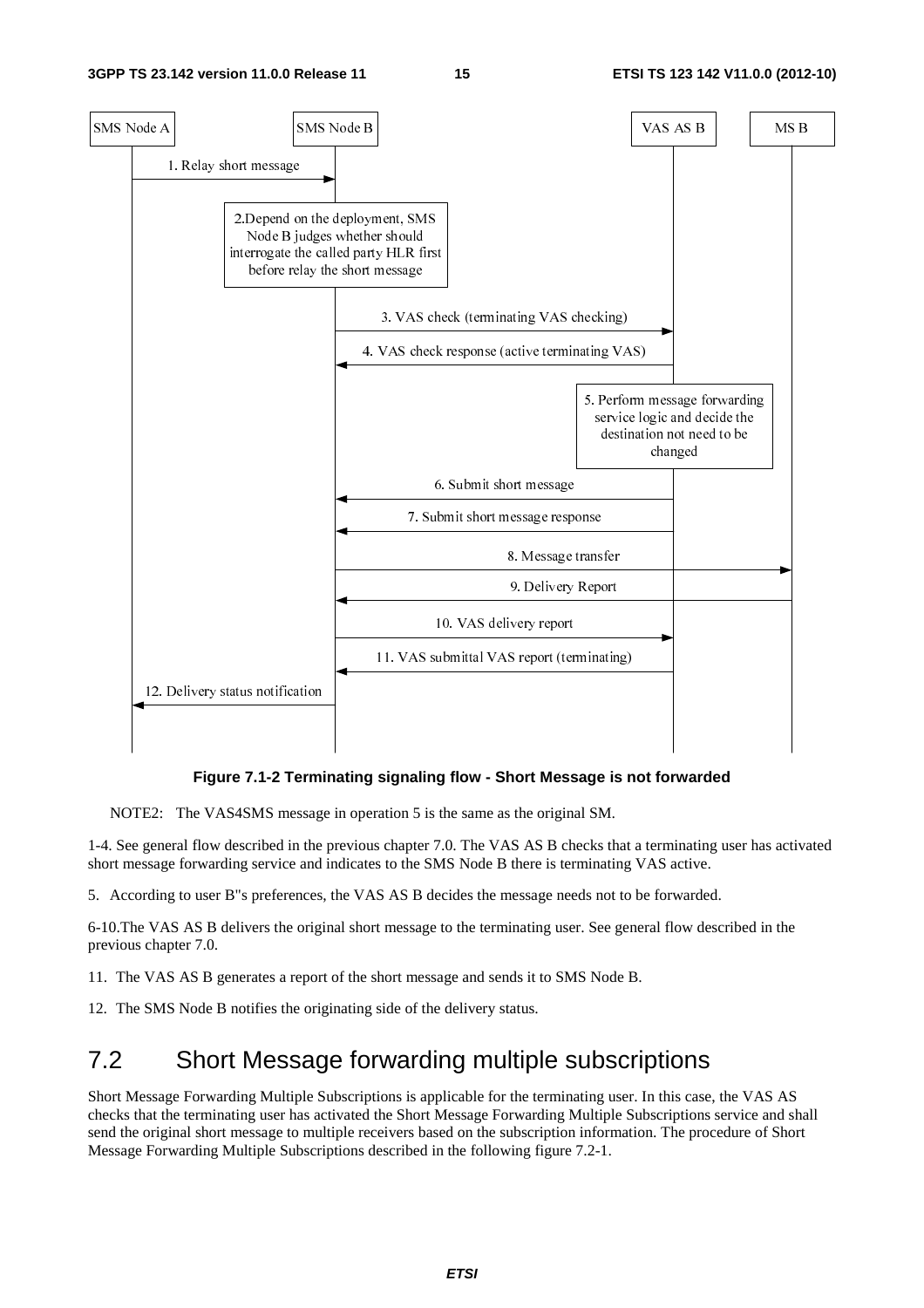

#### **Figure 7.2-1 Short Message forwarding to multiple subscriptions procedure**

1.-3. The short message is transferred from the originating user to terminating sides" SMS Node B. After checking out that the terminating user has subscribed VAS, the SMS Node B interacts with the VAS AS to interrogate whether the VAS of the terminating user is active by sending an inquiring message including the message content received in step 1. In that case the SMS Node shall save the original short message.

4. The VAS AS performs the short message forwarding to multiple subscriptions service and generates new short messages based on the original short message for each subscription.

5-6. The SMS Node B receives a short message to MS-1 and sends the Submit short message response to the VAS AS B.

7-8. The SMS Node B receives a short message to MS-n and sends the Submit short message response to the VAS AS B.

9-10. The SMS node B delivers the short message to MS-1 and relay the delivery report received from MS-1 to the VAS AS. These steps can happen at any time after step 6.

11-12. The SMS node B delivers the short message to MS-n and relay the delivery report received from MS-n to the VAS AS. These steps can happen at any time after step 6. There is no sequence requirement of sending short message for SMS Node, i.e. the SMS Node can send the short message in parallel.

13. The VAS AS generates a general delivery report based on all the delivery reports it receives and sends it to SMS Node B.

14. The SMS Node B notifies the originating side of the delivery status.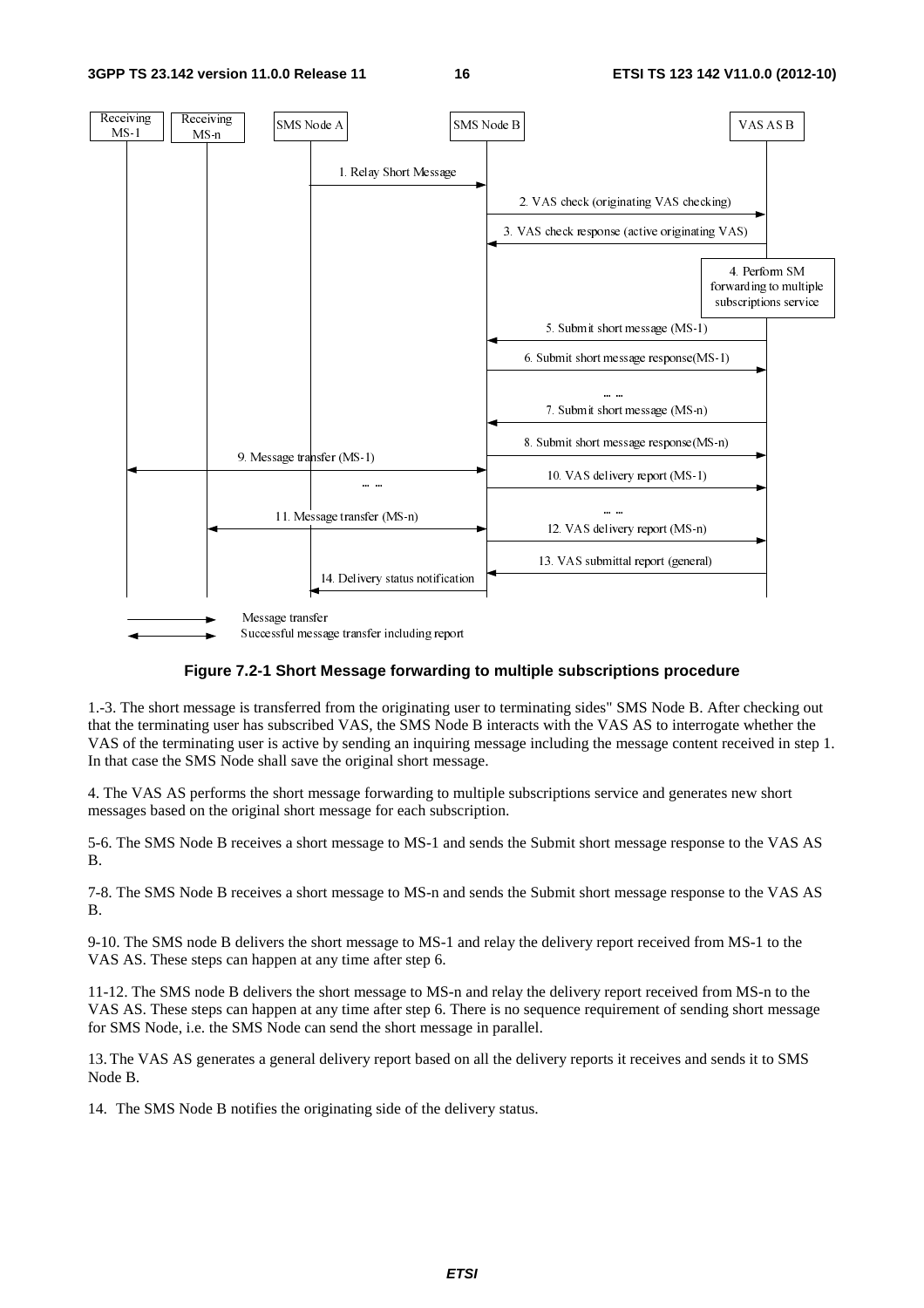# 7.3 Short Message filtering

The short message filtering shall be a service feature only active for terminating user. The signaling procedure in originating side network shall not be affected for whether the message filtering is active or not.

The figures in this section describe the following possible scenarios when short message filtering is active:

- -a short message is filtered subject to terminating user"s configuration, such as a terminating user would not like to receive the message coming from a certain user.
- -a short message is not filtered subject to terminating user"s configuration.



#### **Figure 7.3-1 Terminating signaling flow - Short Message is filtered**

NOTE 1: In step 6, whether the delivery result is failure or success is subject to operator"s configuration

NOTE 2: Appropriate failure codes for the status notification have to be selected carefully to avoid the unnecessary retries.

1-4. See general flow described in the previous chapter 7.0. The VAS AS B checks that a terminating user has activated short message filtering service and indicates to the SMS Node B there is terminating VAS active.

5. According to user B"s preferences, the VAS AS B decides the message needs to be filtered.

6. The VAS AS B generates a report of the short message and sends it to SMS Node B. The delivery result in report is based on the configuration of user B or operator.

7. The SMS Node B notifies the originating side of the delivery status.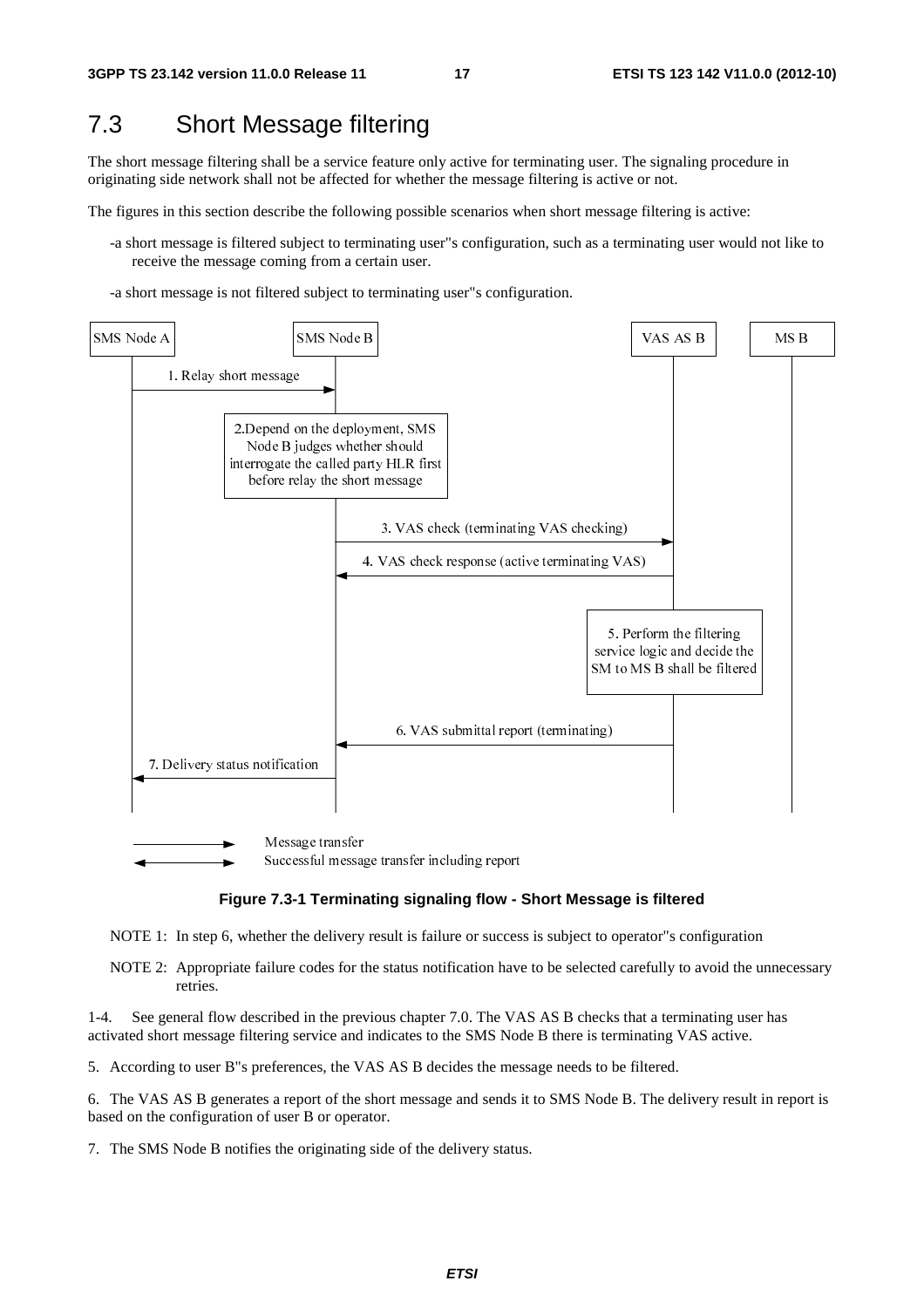

#### **Figure 7.3-2 Terminating signaling flow - Short Message is not filtered**

NOTE: The VAS4SMS message in step 5 is the same as the original SM.

1-4. See general flow described in the previous chapter 7.0. The VAS AS B checks that a terminating user has activated short message filtering service and indicates to the SMS Node B there is terminating VAS active.

5. According to user B"s preferences, the VAS AS B decides the message needs not to be filtered.

6-10.The VAS AS B delivers the original short message to the terminating user. See general flow described in the previous chapter 7.0.

12. The VAS AS B generates a report of the short message and sends it to SMS Node B.

13. The SMS Node B notifies the originating side of the delivery status.

### 7.4 Short Message receipt

Short Message Receipt is a terminating VAS. The procedure of the short message receipt refers to the general flow for VAS SMS described in the sub-clause 7.0.2. The VAS AS checks that the terminating user has activated the Short Message Receipt service and generates a new short message as the receipt of original message.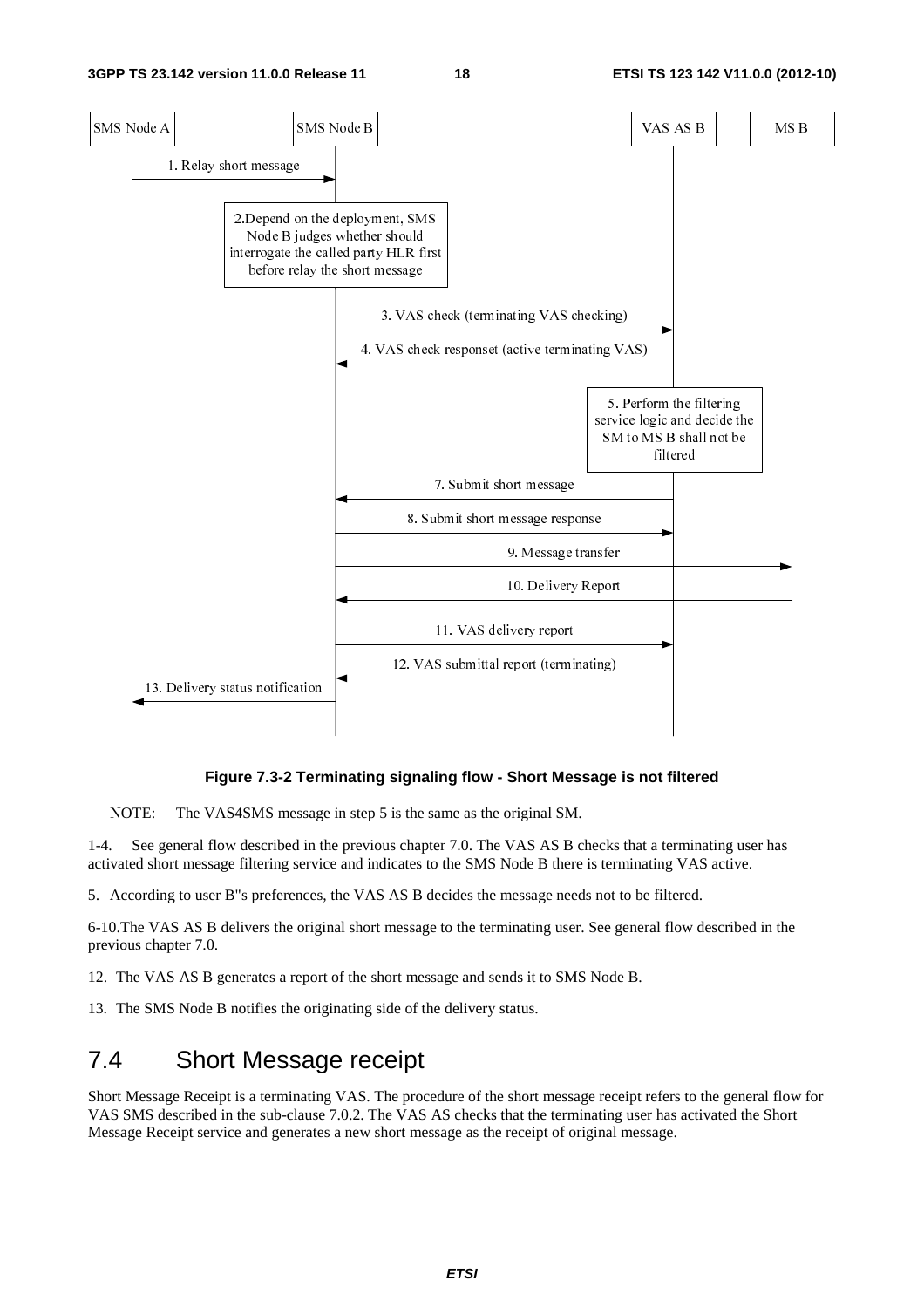

**Figure 7.4-1 Short Message receipt procedure** 

1-4. See general flow described in the previous chapter 7.0. The VAS AS B checks that a terminating user has activated short message receipt service and indicates to the SMS Node B there is terminating VAS active.

5. According to user B"s preferences, the VAS AS B decides a message receipt is needed and shall be sent to user A. The VAS AS B takes a loop check for original SM. If there is a loop prevention indication set in the SM, the VAS AS B shall not apply short message receipt service and do not go to following steps.

6-9. The VAS AS B delivers the original short message to the terminating user. See general flow described in the previous chapter 7.0.

10. The VAS AS B generates a receipt short message, based on the report received in step 9 and terminating user"s preferences. The receipt message shall include a loop prevention indication that indicating it is a message generated for message receipt service of user B.

11-14. The VAS AS B delivers the message receipt to the originating user. See general flow described in the previous chapter 7.0.

15. The VAS AS B generates a report of the short message and sends it to SMS Node B.

16. The SMS Node B notifies the originating side of the delivery status.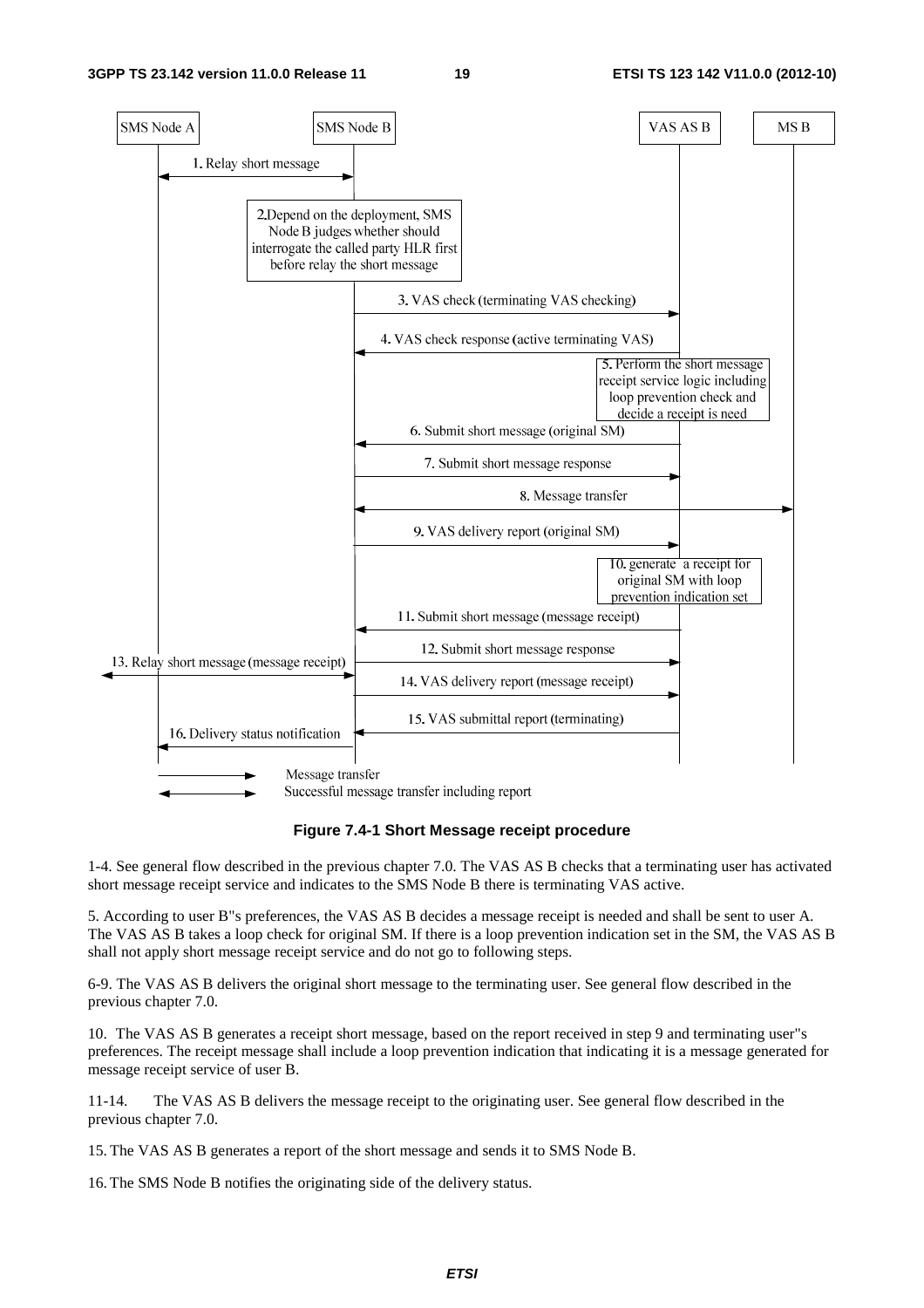# 7.5 Short Message network storage

The short message storage can be active to both originating and terminating user.



#### **Figure 7.5-1 Originating signaling flow - Short Message storage**

NOTE: The VAS4SMS message in operation 4 is the same as the original SM.

1-3. See general flow described in the previous chapter 7.0. The VAS AS A checks that a originating user has activated short message network storage service and indicates to the SMS Node A there is originating VAS active.

4. The VAS AS A decides that the original SMS shall be stored based on originating user"s preferences.

5-9. The VAS AS A delivers the original short message to the terminating user. See general flow described in the previous chapter 7.0.

10. VAS AS A stores the original SMS and relevant information for originating user.

11. The VAS AS A generates a delivery report for the original short message based on the report which received in step 9 and sends to SMS Node A.

12. The SMS Node A sends the status report to UE, which is optional depending on user"s request.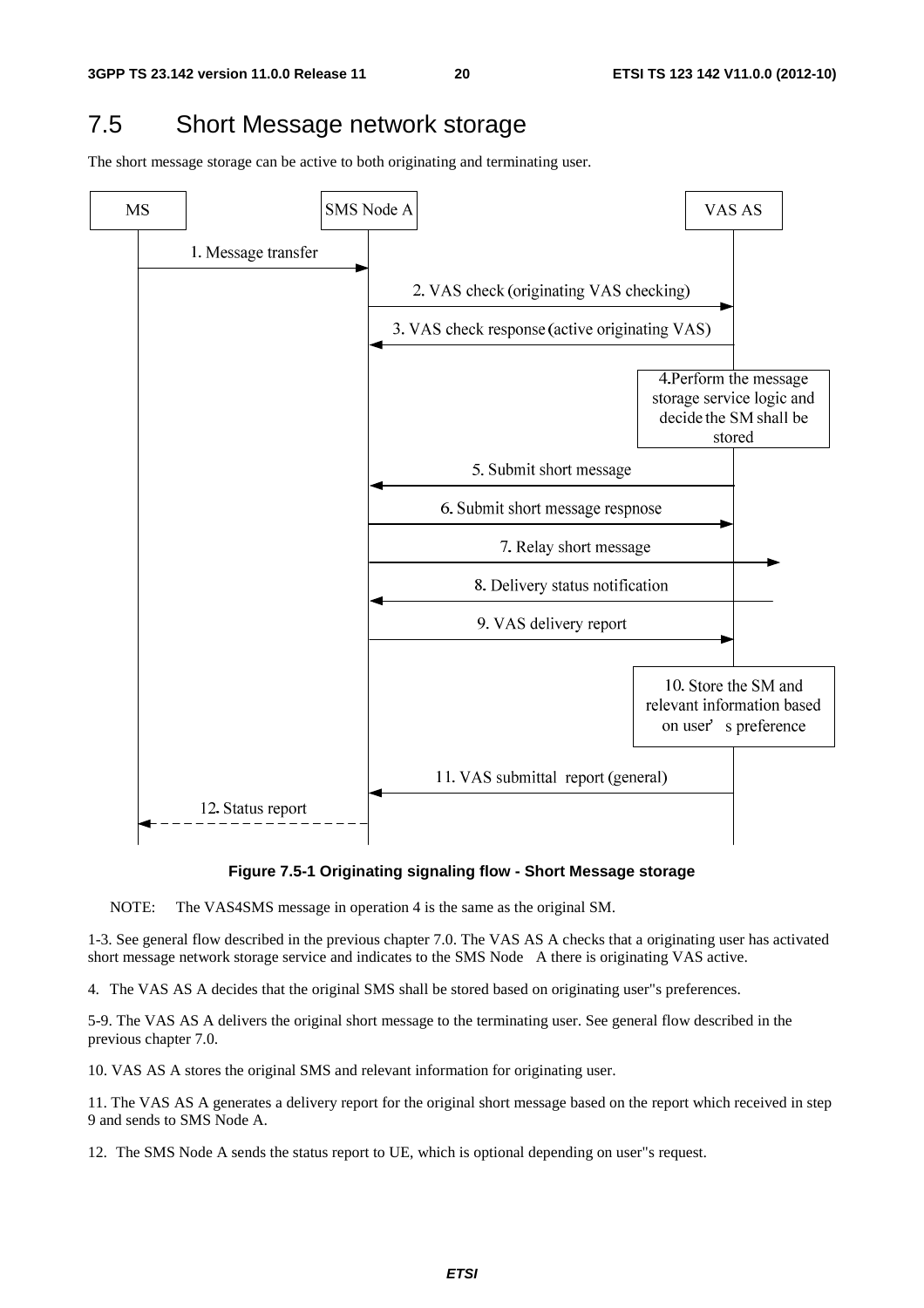

#### **Figure 7.5-2 Terminating signaling flow - Short Message storage**

NOTE 1: The VAS4SMS message in operation 5 is the same as the original SM.

NOTE 2: Depending on the stage 3 protocol used, for VAS services where step 12 exceeds the allowed response time, a report of delivery status may be returned after step 4. This does not inform SMS Node A of the actual delivery outcome. Depending on the capabilities of the stage 3 protocol PLMN A may request a separate delivery report to be informed of the final delivery status.

1-4. See general flow described in the previous chapter 7.0. The VAS AS B checks that a terminating user has activated short message network storage service and indicates to the SMS Node B that the terminating VAS is active.

5. The VAS AS B decides that the original SMS shall be stored based on terminating user"s preferences.

6-9.The VAS AS B delivers the original short message to the terminating user. See general flow described in the previous chapter 7.0.

10. The VAS AS B stores the SMS and relevant information for terminating user.

11. The VAS AS B generates a report of the short message and sends it to SMS Node B.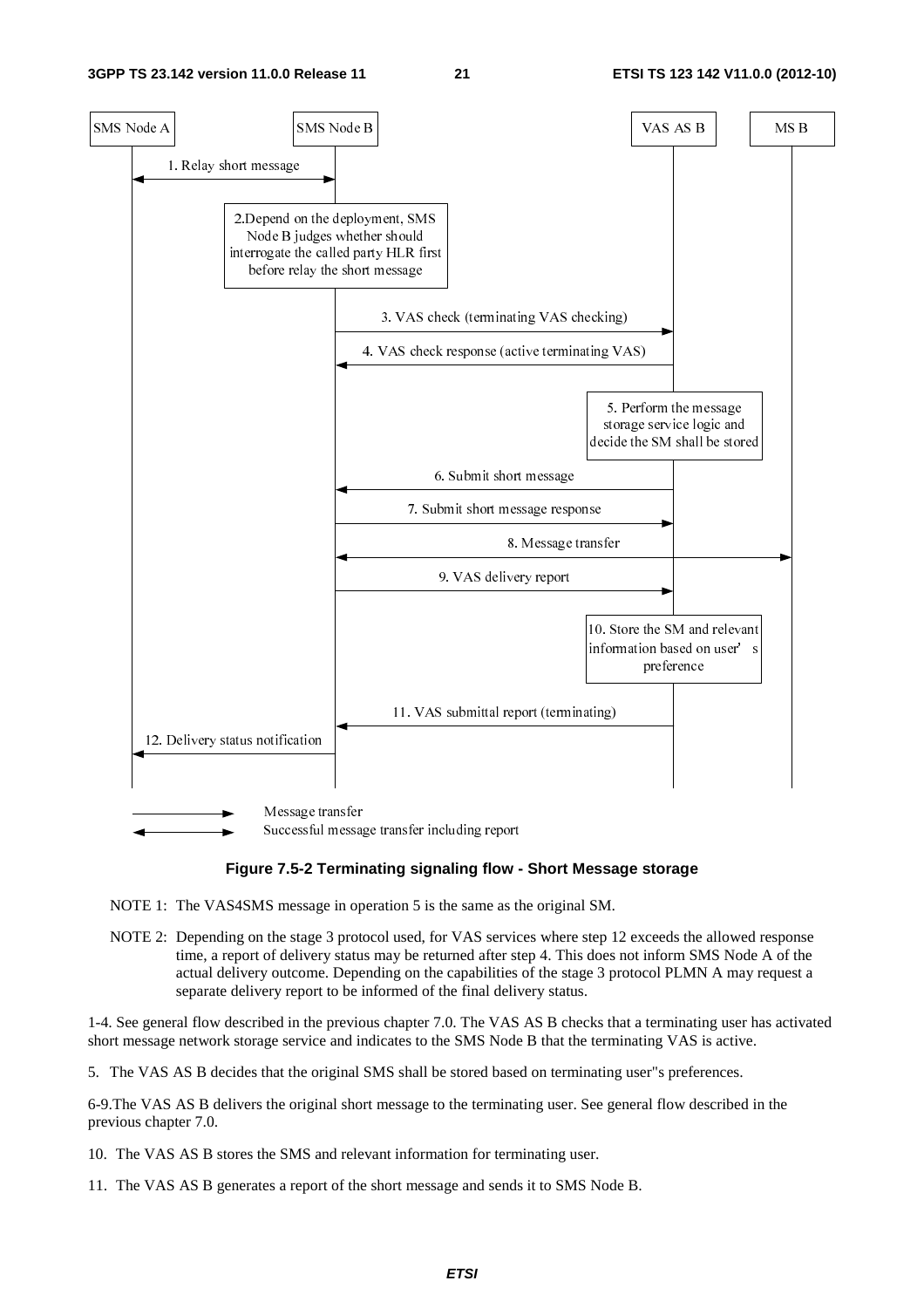12. The SMS Node B notifies the originating side of the delivery status.

# 7.6 Short Message to multiple destinations

In order to support short message to multiple destinations service it is needed for one user to establish a SMS group which is identified by a unique identifier in the VAS AS firstly. The SMS Group ID shall be allocated by VAS AS uniquely and be known by all the members of the SMS group. A SMS group also can be deleted by creator. There may be many ways to manage a SMS group, i.e. create or delete or query a SMS group which is out of the scope of this specification.

When the SMS group is established, every group member can send the short message to all other members in this group by setting the destination to the unique identifier of the SMS group. The procedure of sending message to multiple destinations is described in the following figure 7.6-1.



**Figure 7.6-1 Short Message to multiple destinations service procedure** 

1.-3. These steps are identical to step 1 to 3 of the general message flow described in sub-clause 7.0. SMS Group ID shall be included in the short message and identified by recipient address.

4. The VAS AS performs a short message to multiple destinations service and generates new short messages with the same content as the original short message.

5.-14. The VAS AS separately submits the short message to the SMS Node A with different destination address. These destinations should be all other recipients within the SMS group. There is no sequence requirement of sending short message for VAS AS, i.e. the VAS AS can send the short message in parallel. The SMS Node A receives a delivery report from each receiving MS and relays it to the VAS AS. The VAS AS generates a general delivery report based on the results of the delivery reports from each recipient.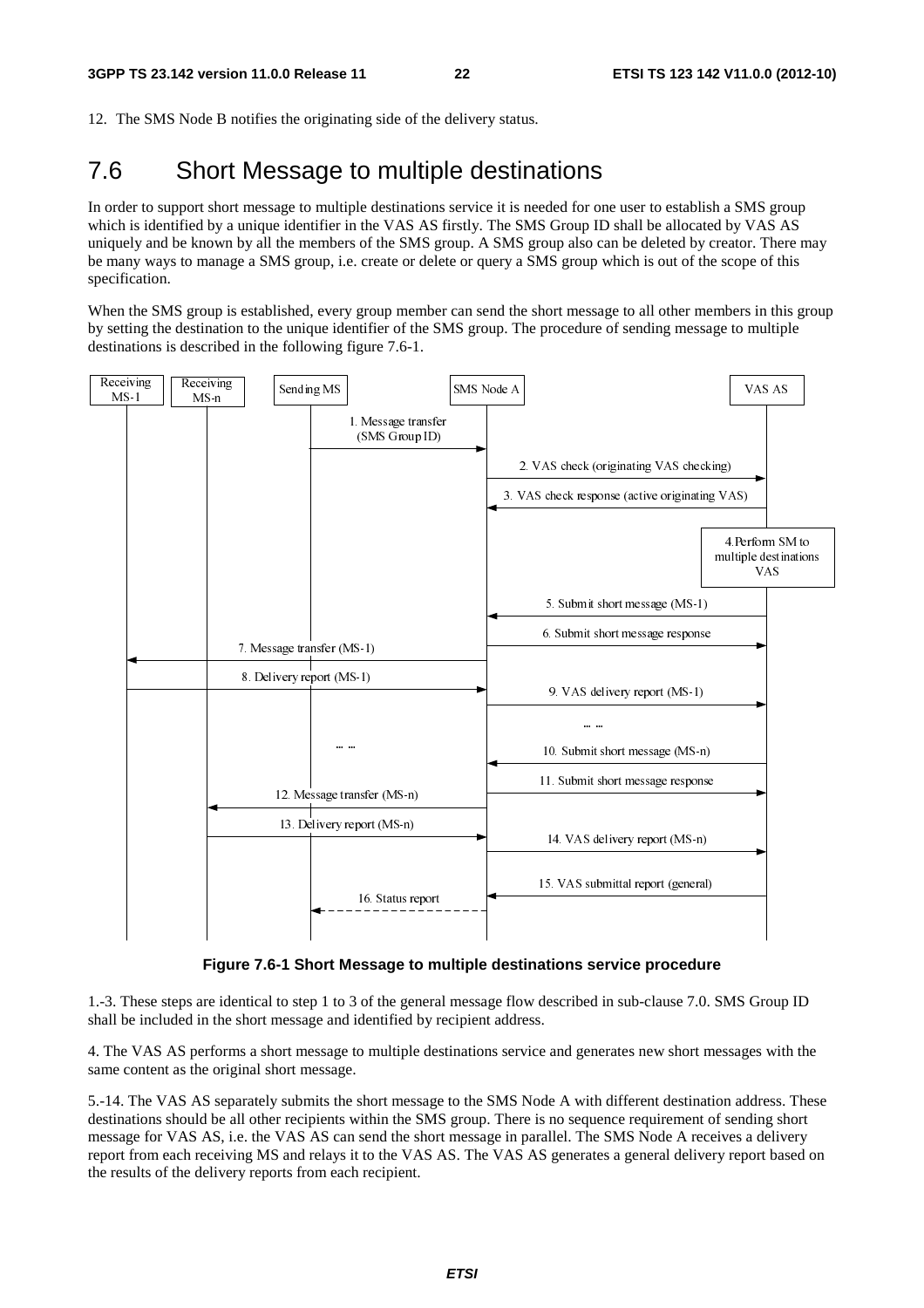15.-16. The general delivery report is sent from VAS AS to SMS Node A and transferred to the sending MS by SMS Node if possible.

# 7.7 Short Message Virtual Private Network (VPN)

The originating user and the terminating user are in the same VPN and support sending messages to local numbers in the VPN. The local number may be a short number which is bound to mobile number. The mapping table with local number to mobile number shall be stored in the VAS AS. The VAS AS receiving a checking message from SMS Node checks that the originating user activating VPN service, then replace local number by terminating user"s mobile number.



#### **Figure 7.7-1 Short Message Virtual Private Network procedure**

1. The SMS Node A receives a short message to local number from MS and need ask the VAS AS to check whether the originating user has activated VAS.

2.-3. The VAS AS checks that the originating user has activated VPN service and the destination is a local number. The VAS AS indicates the SMS Node there is active originating VAS for originating user.

4. The VAS AS replaces the local number by its mobile number and continues according to the general procedure described in sub-clause 7.0 step 4 and following.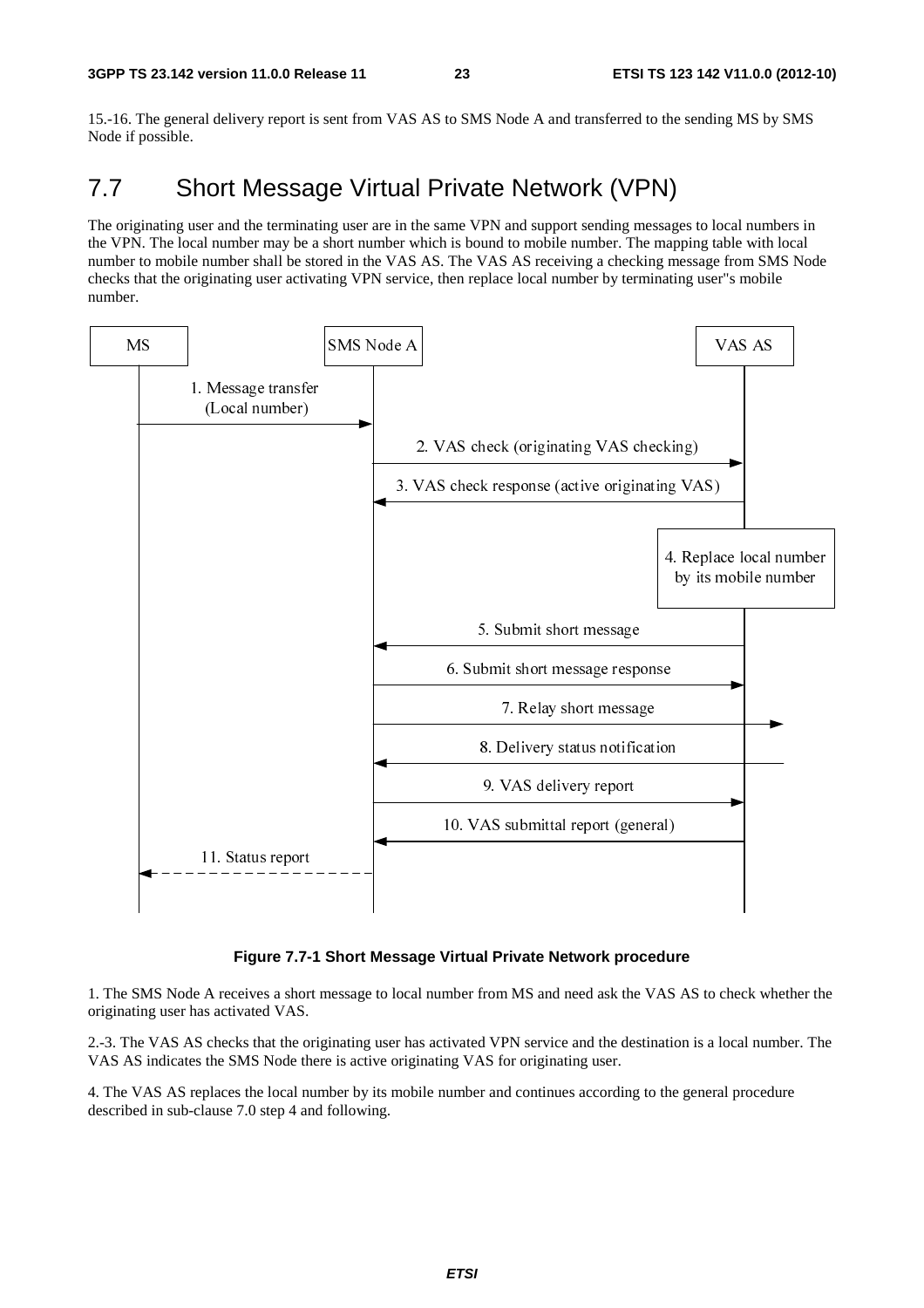# 7.8 Short Message auto reply

Short Message Auto Reply is a terminating VAS. The procedure of the short message auto reply refers to the general flow for VAS SMS described in the previous sub-clause 7.0. The VAS AS checks that the terminating user has activated the Short Message Auto Reply service and generates an auto reply short message which contents have been defined in advance, then deliver it to the originating user.



**Figure 7.8-1 Short Message auto reply procedure** 

NOTE: There is no requirement of the sequence for which one of auto reply message or original SM should be sent firstly in the VAS AS, i.e. auto reply message can be sent before or after original SM.

1.-4. See general flow described in the previous chapter 7.0. The VAS AS checks that a terminating user has activated short message auto reply service and indicates to the SMS Node B there is terminating VAS active.

5. The VAS-AS B checks a loop prevention indication within the message. If the loop prevention indication is not set, then the VAS AS B generates an auto reply short message and set the loop prevention indication within the auto reply short message to indicate a spawned message. Otherwise an auto reply short message shall not be generated. The VAS AS B stores the original short message for next delivery.

6.-7. The VAS AS B delivers a short message which is indicated as an auto reply message to the SMS Node B.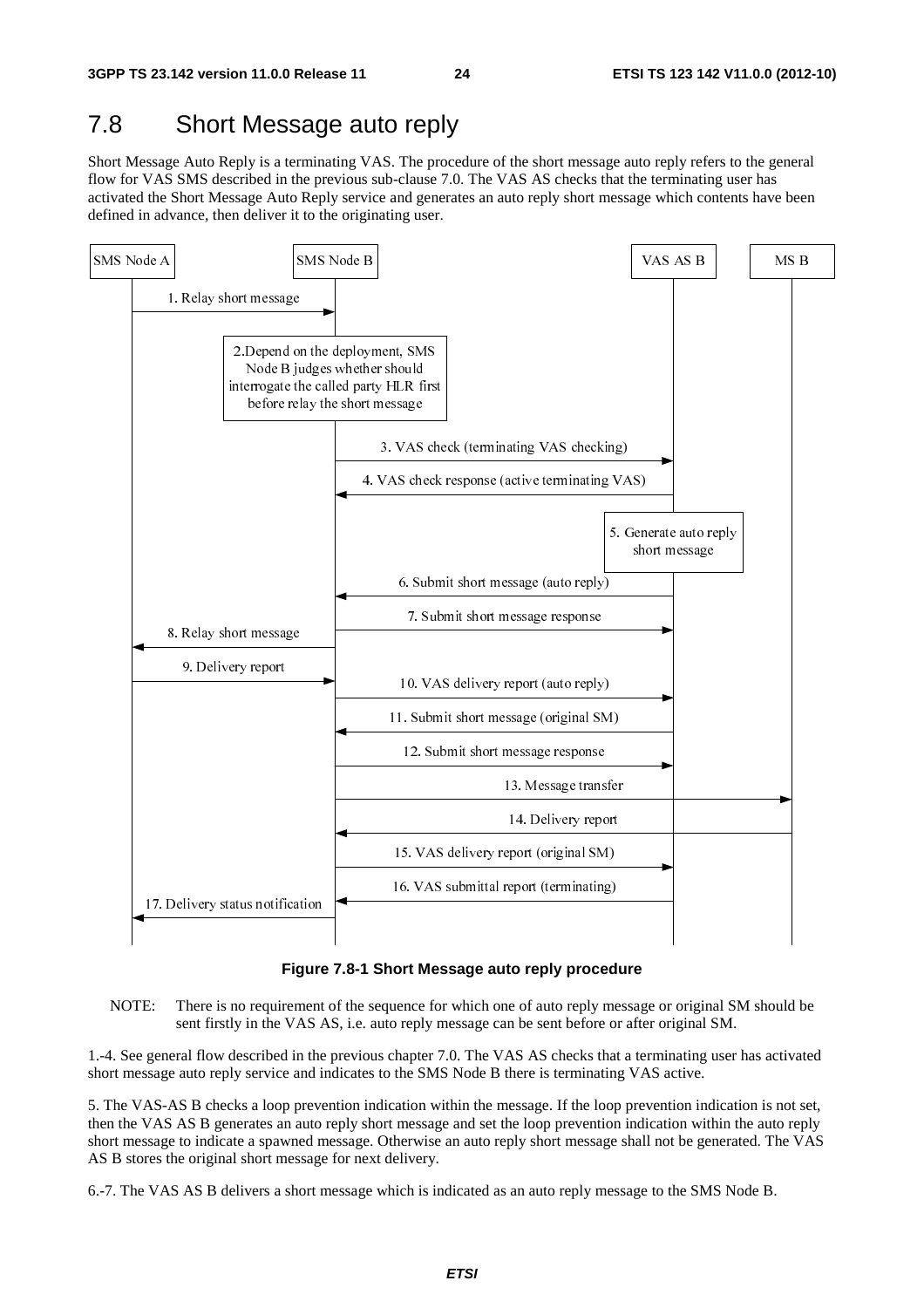8.-9. The auto reply short message is delivered to the originating user. See 3GPP TS 23.040[4] for details.

10. The VAS AS B receives a delivery report for auto reply message delivery.

11.-17. The VAS AS B continues to deliver the original short message to the terminating user. See general flow described in the previous chapter 7.0.

# 7.9 Short Message personal signature

Short Message Personal Signature service is applicable for the originating user. In this case, the VAS AS checks that the originating user has activated the Short Message Personal Signature service and shall append the user"s personal signature to the short message. The Short Message Personal Signature procedure refers to the general procedure for VAS SMS which described in the previous chapter 7.0.

Short message personal signature should be appended in the last concatenated message for a large message need to be separated into concatenated messages.

# 7.10 Short Message deferred delivery

Short Message Deferred Delivery service allows the user to set the short message delivery time. In this case the VAS AS checks that the originating user has activated the short message deferred delivery service. The VAS AS shall store the short message and set the timer to deferred delivery time. The short message should be sent when the timer times out. The deferred delivery time should be determined by the originating user. The service procedure refers to the general flow for VAS SMS which described in the previous chapter 7.0.

NOTE 1: Short message deferred delivery time can be set in many ways by the originating user, e.g. via Ut interface.

NOTE 2:.Deferred delivery capability may be provide in SMS Node, however it is out of the scope of this specification.

# 8 Interaction with other features

### 8.1 Interaction with barring services

Barring services described in 3GPP TS 23.040[4] are prior to VAS-SMS services. Any related VAS-SMS service to Operator Determined Barring (see 3GPP TS 22.041 [3]) is not applicable when Operator Determined Barring applies to the Short Message Service. For example, if an originating service for SMS is barred by ODB and a terminating service for SMS is not barred, all the related originating services for VAS-SMS service are also barred, but terminating services (e.g. SMS forwarding) for VAS-SMS are not impacted.

# 8.2 Interaction with multiple Short Message transfer

There is no direct conflict between the VAS-SMS service and the multiple short message transfer service described in 3GPP TS 23.040[4]. VAS-SMS services shall not impact the implementation of the multiple short message transfer service when the SMS-SC indicates to the SMS-GMSC that there are more messages to send for each message waiting in the service centre.

### 8.3 Interaction with SMS COMPRESSION

VAS-SMS services should be applicable for the SMS COMPRESSION described in 3GPP TS 23.040[4]. If the VAS-SMS service does not support SMS COMPRESSION (for example for VAS-SMS services that modify the content of a SM), then it shall guarantee the compressed SMS message delivery as normal.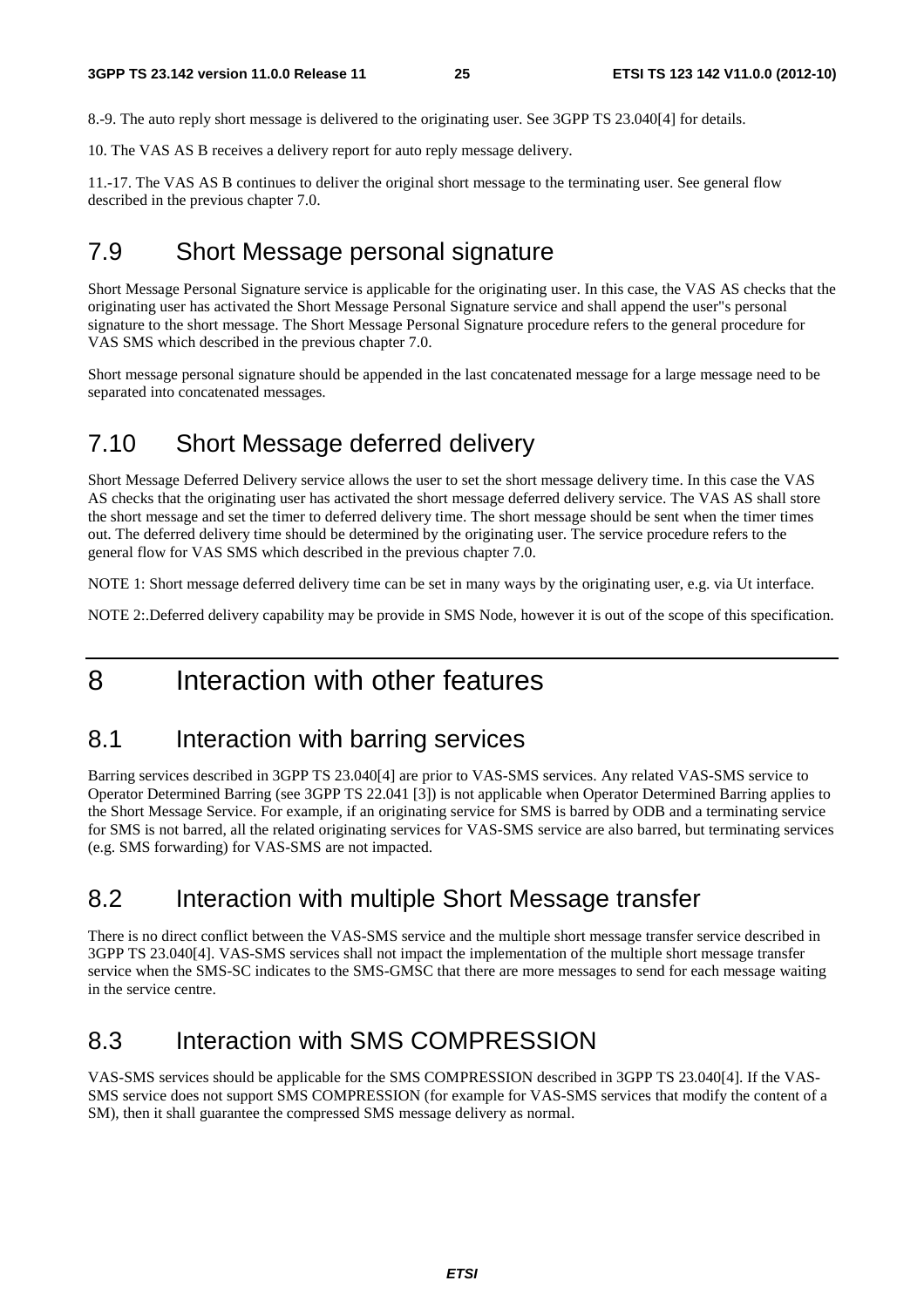# 8.4 Interaction with Enhanced Messaging Service

For the enhanced messaging service described in 3GPP TS 23.040[4], VAS-SMS services should be applicable. If the VAS-SMS service does not support the enhanced messaging service (for example for VAS-SMS services that modify the content of a SM), then it shall guarantee enhanced message delivery as normal.

### 8.5 Interaction with SM delivery report

If a Short Message Receipt service is applied the SMS Node shall not send SM delivery report message to the user.

### 8.6 Interaction with charging

VAS-SMS services are required to produce billing of extra fee (e.g. monthly based function fee).

### 8.7 Interaction between VAS-SMS services

VAS-SMS services should be classified by priority and triggered according to priority order based on operator"s policy.

# 9 Interworking with other networks

The network architecture defined for VAS SMS is based on cellular networks. 3GPP TS 23.204 [5] specifies how to deliver SMS over generic 3GPP IP access. The theory of interworking with IP based network for VAS SMS is the same as normal SMS; refers to 3GPP TS 23.204 [5].

NOTE: Application of VAS services is triggered from either an SMS-SC or an SMS Router. As a consequence, for interworking in the originating side, both originating and terminating VAS services can be applied. For interworking in the terminating side the terminating VAS services can be applied subject to an SMS Node being involved in the message flow.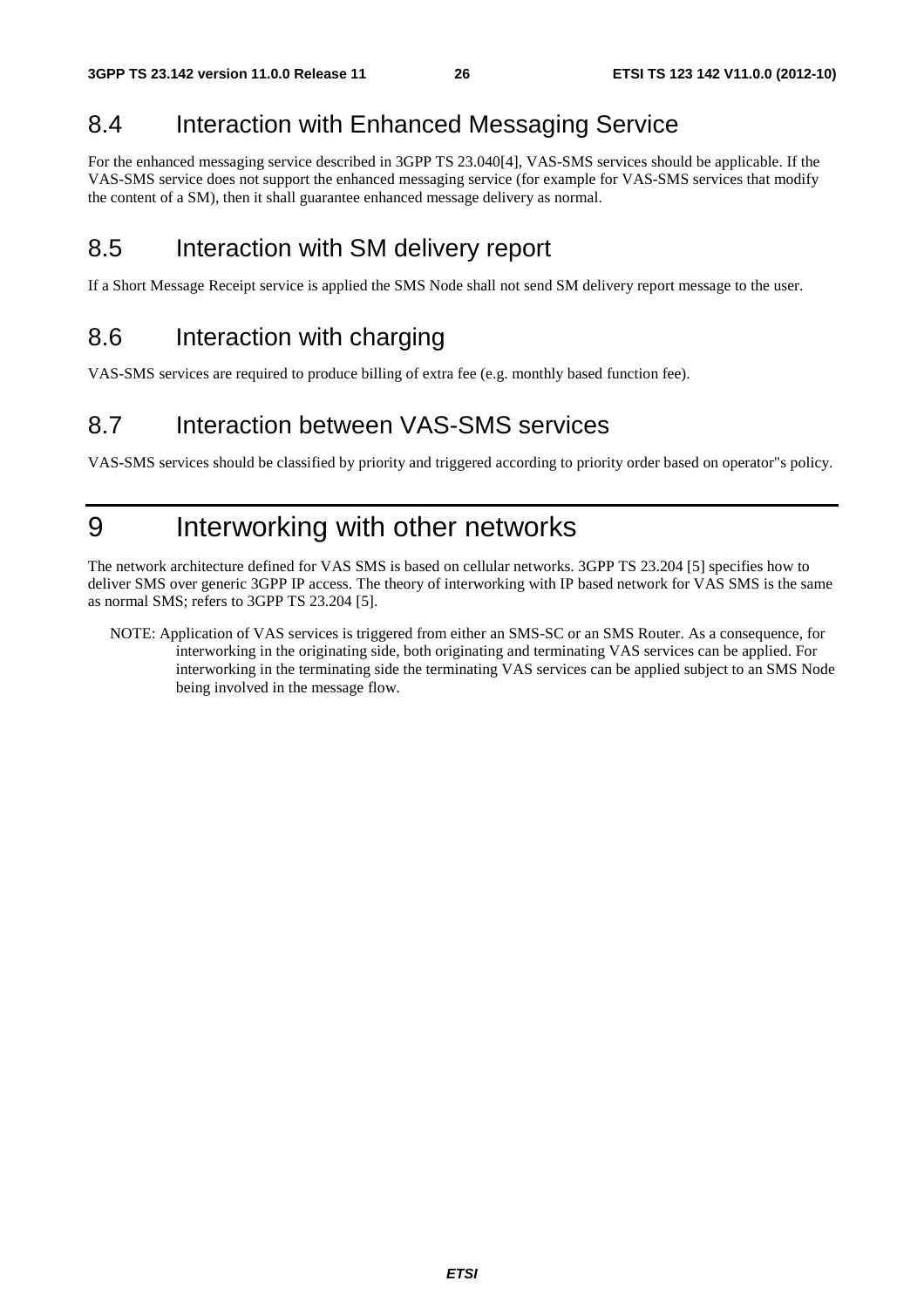# Annex A: Change history

| <b>Change history</b> |       |                      |   |  |                                         |            |            |  |
|-----------------------|-------|----------------------|---|--|-----------------------------------------|------------|------------|--|
| <b>Date</b>           | TSG#  | <b>ITSG Doc. ICR</b> |   |  | <b>Rev Subiect/Comment</b>              | <b>Old</b> | <b>New</b> |  |
| 2009-12               | CT#46 | CP-090824            |   |  | 3GPP TS Presented for approval in CT#46 | 2.0.0      | 9.0.0      |  |
| 2009-12               |       |                      |   |  | <b>Editorial tidy-up</b>                | 9.0.0      | 9.0.1      |  |
| 2011-03               |       |                      | - |  | Update to Rel-10 version (MCC)          | 9.0.1      | 10.0.0     |  |
| 2012-09               |       |                      |   |  | Update to Rel-11 version (MCC)          | 10.0.0     | 11.0.0     |  |